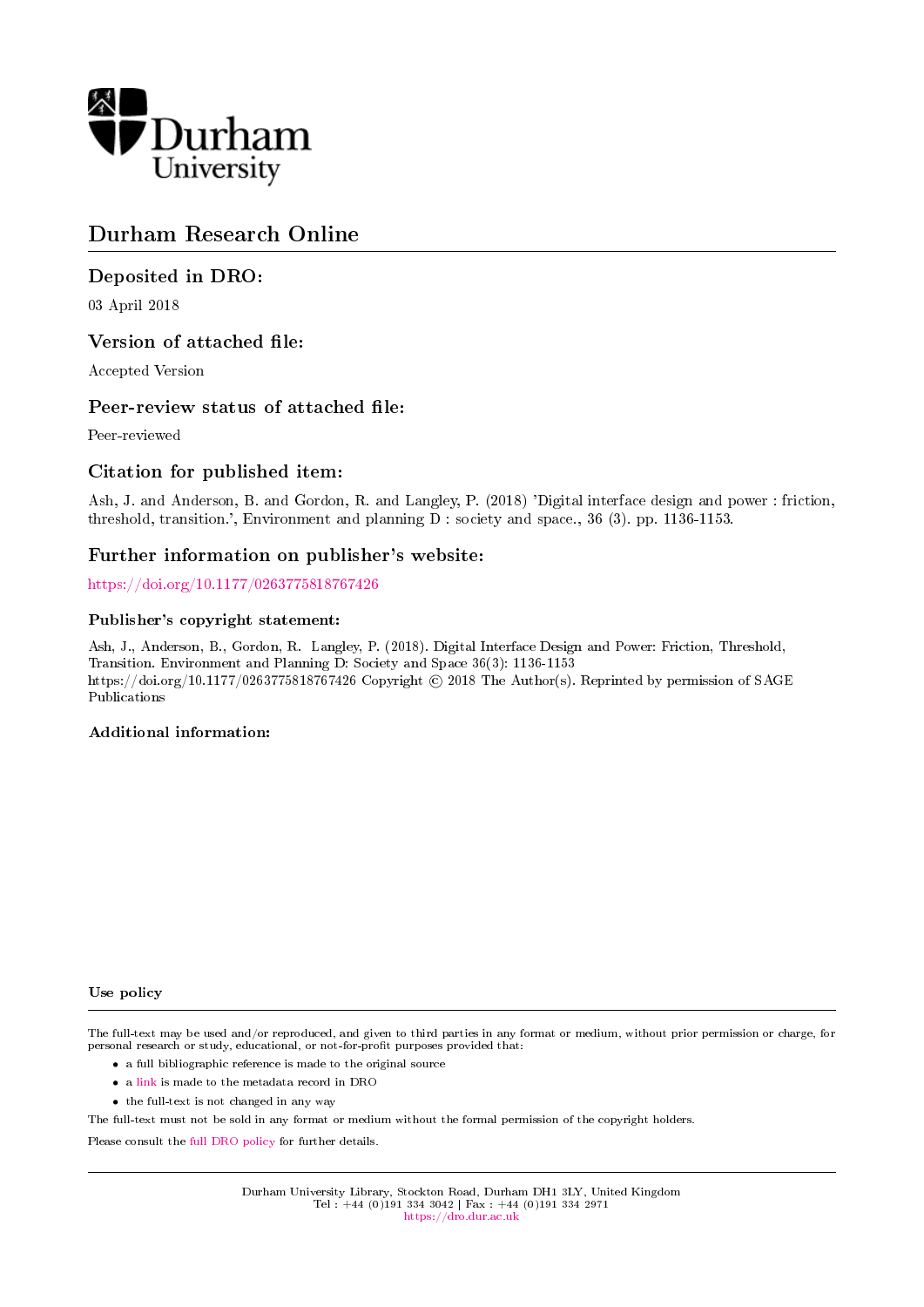# Digital Interface Design, Power and Control: Friction, Threshold, **Transition**

## Abstract

This paper draws upon the example of High-Cost-Short Term Credit (HCSTC) products accessed via digital interfaces and devices to examine practices of interface design and the operation of digitally mediated power. Utilising interviews with HCSTC website designers and users of these products, the paper shows how these interfaces are designed and tested to manage frictions: practical, affective or emotional blocks that interrupt or stop users from applying for these products and entering into credit and debt. We suggest that the key role of interface design is to manage these frictions by guiding action in such a way to minimise intentional or propositional thought and negative affective states at key thresholds of the application process. The management of friction is enabled by practices of data driven design, where the contingency of human response is engineered through analytics in order to increase rates of application. Working through the example of HCSTC, the paper complicates a notion of control as a smooth or automatic operation of power, instead emphasising the necessity of both continuity and discontinuity as key to modulating action in a digital age. To understand the specificity of interface interactions and move beyond existing work on control, we offer a vocabulary of friction, thresholds, and transitions.

Key words: Digital Interface, Design, High Cost Short Term Credit, Debt, Money

## 1. Introduction

'Before…[Cash Flash]…was around you had to go to a bank and everything was really complicated…[T]here wasn't this kind of immediate response, immediate feedback... So the fact that it's online…you can literally select to the pound how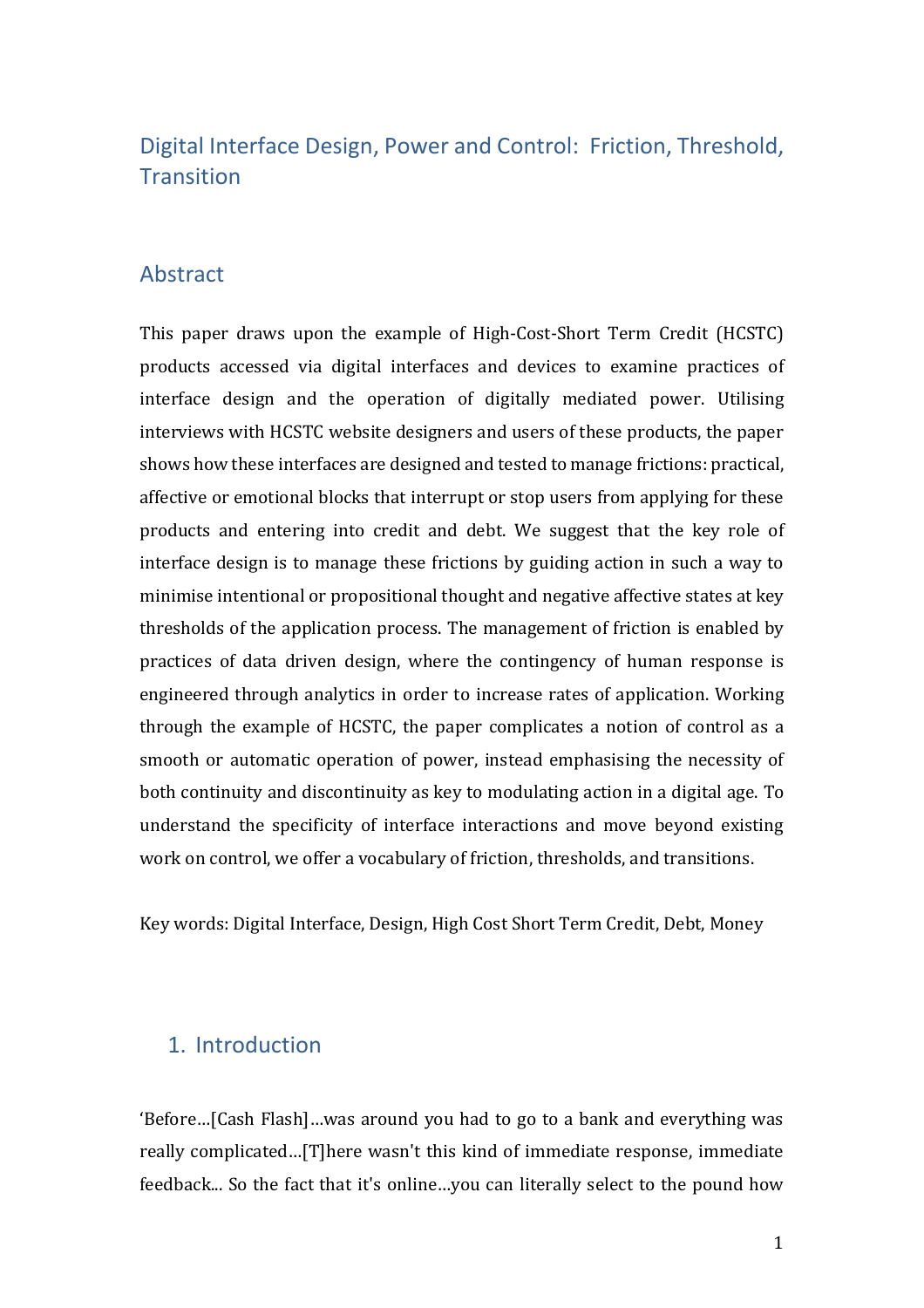much you want…We put all the controls for the loan at your fingertips so you decide how much you want and how long you need it for and then we tell you how much that's going to be… it was just a bit of a revolution'.

In the example above, a digital interface designer recounts what they see as the key role digital interfaces played in the rise of popularity of High Cost Short Term Credit (HCSTC). HCSTC refers to products such as cash and pay day loans, guarantor loans and logbook loans, where relatively small amounts of money are borrowed for relatively short periods of time at a high rate of interest. In 2014 in the UK, the market for HCSTC was estimated to be worth £2 billion pounds a year (CMA, 2014). As the designer correctly identifies, part of the expansion of the HCSTC market was enabled by a shift in how credit is accessed. In the case of cash and pay day loans in particular, customers previously had to make a phone call or visit a branch of a cash or pay day loan company to apply for a loan. But, with the rise of internet enabled devices and internet access, HCSTC companies have developed websites and mobile applications where customers can apply through automated systems and receive decisions about the status of their loan, as well as access to the money itself very quickly, often within ten or fifteen minutes. The ease and speed of using these systems has led to a situation in which 82% of all cash and pay day loans in the UK are applied for and approved online through digital interfaces and websites (CMA, 2015).

While the designer in the above quote suggests that accessing HCSTC via digital interfaces and devices works to put 'control…at your fingertips', which marks a positive development, ushering in an era of increased speed and freedom for borrowers, others have pointed to the harm debt can create, including unsustainable practices of borrowing (CMA, 2014) and mental health issues (Fitch et al., 2011). Accessing HCSTC by digital interfaces can thus be understood as part of broader processes of global finance and particularly fringe finance. In Aitken's (2006: 480) words:

'Fringe finance includes a set of credit practices provided to those populations that exist on the margins of the mainstream financial world. Fringe financial practices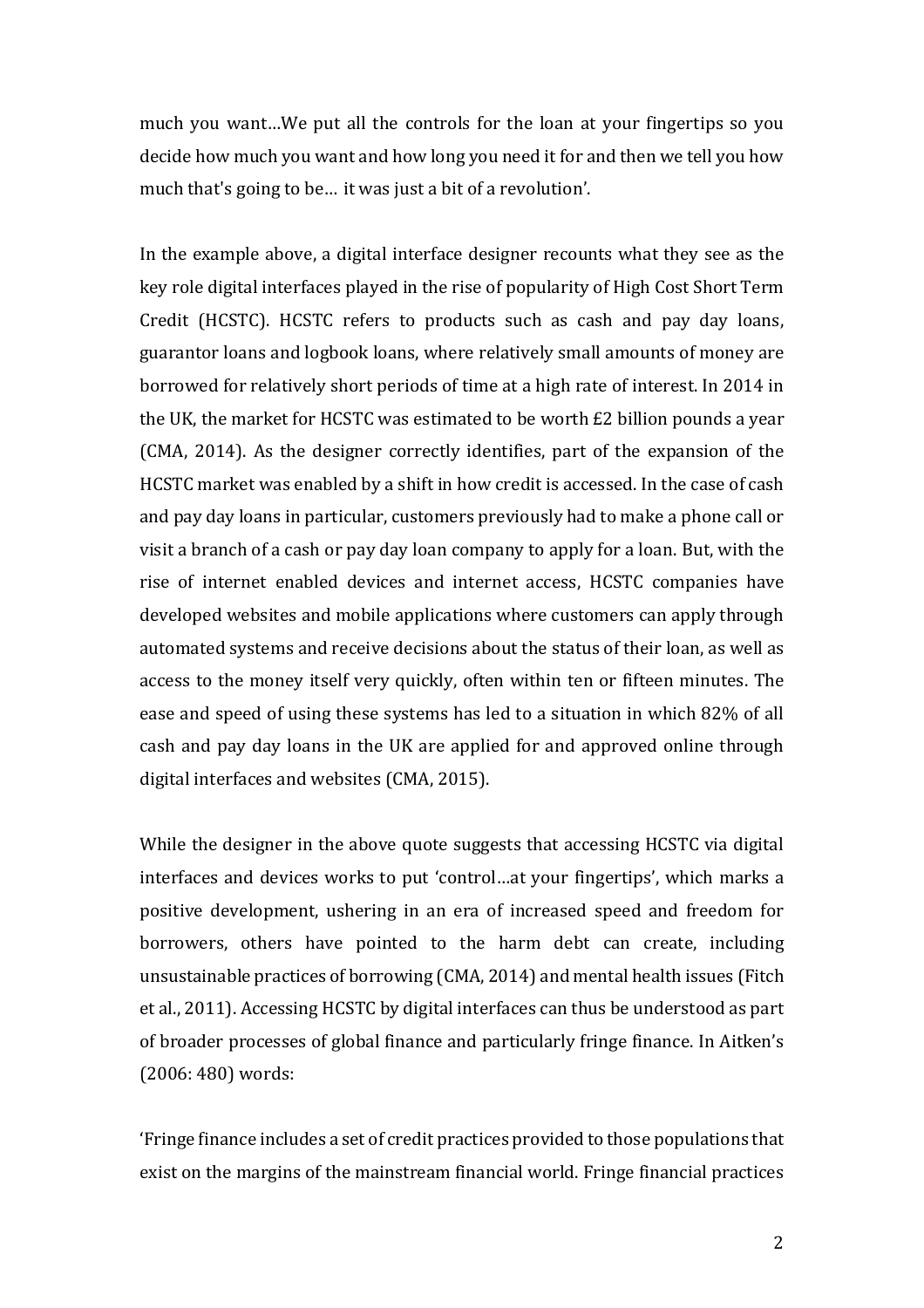typically include cheque-cashing services, payday loan providers, pawnshops, rent-to-own retailers, auto title loan services (credit secured by auto title), tax refund anticipation loans and other services delivered to the 'unbanked' or financially excluded'.

According to Aitken (2006: 482), fringe finance is especially problematic because so many of its negative effects are 'felt disproportionately among poor and minority populations', as they attempt to manage monetary issues through forms of both 'self-governmentality' and 'coercion' by the systems themselves (on social issues around debt more broadly, see Deville and Seigworth, 2015; Iafrati, 2014; Marron, 2012; Wilkis, 2015). As Deville (2015) has demonstrated, credit objects such as credit cards are central to the both practices of self-governmentality and coercion, operating as 'lures for feeling' that tempt people into borrowing, with digital interfaces in HCSTC proving particularly effective (Deville and Velden, 2016). In other words, digital systems and interfaces are key to the operation of fringe finance and in turn the social problems this finance generates.

Recognising the socially and economically damaging potential of HCSTC, theorising digital interfaces in relation to control allows us to better understand how people become implicated in fringe finance systems. By focusing on the specificity of how interface interactions are designed and experienced, the paper deepens and complicates an account of self-governance and coercion in relation to social issues around debt. To do this, the paper draws upon interviews with HCSTC website designers and HCSTC users<sup>1</sup>, focusing on the techniques utilised

 $\overline{a}$ 

<sup>1</sup> Forty semi-structured interviews were conducted with HCSTC users and eleven with HCSTC website designers. Questions with users focused on how they used digital devices to access credit, the spaces and times where this credit was accessed and how this access was influenced by various factors from outside of the interface. Questions with designers focused on the techniques they used when designing HCSTC websites in order maximise applications and how they used data analytics to improve applicant rates. Once transcribed, all the interviews were coded in NViVO, using a range of keywords that focused on particular parts of the interface, affective states of users and spaces and times where credit was accessed on digital devices. As part of the ethics of data collection, all the names of companies, designers, users and identifiable features and details of companies,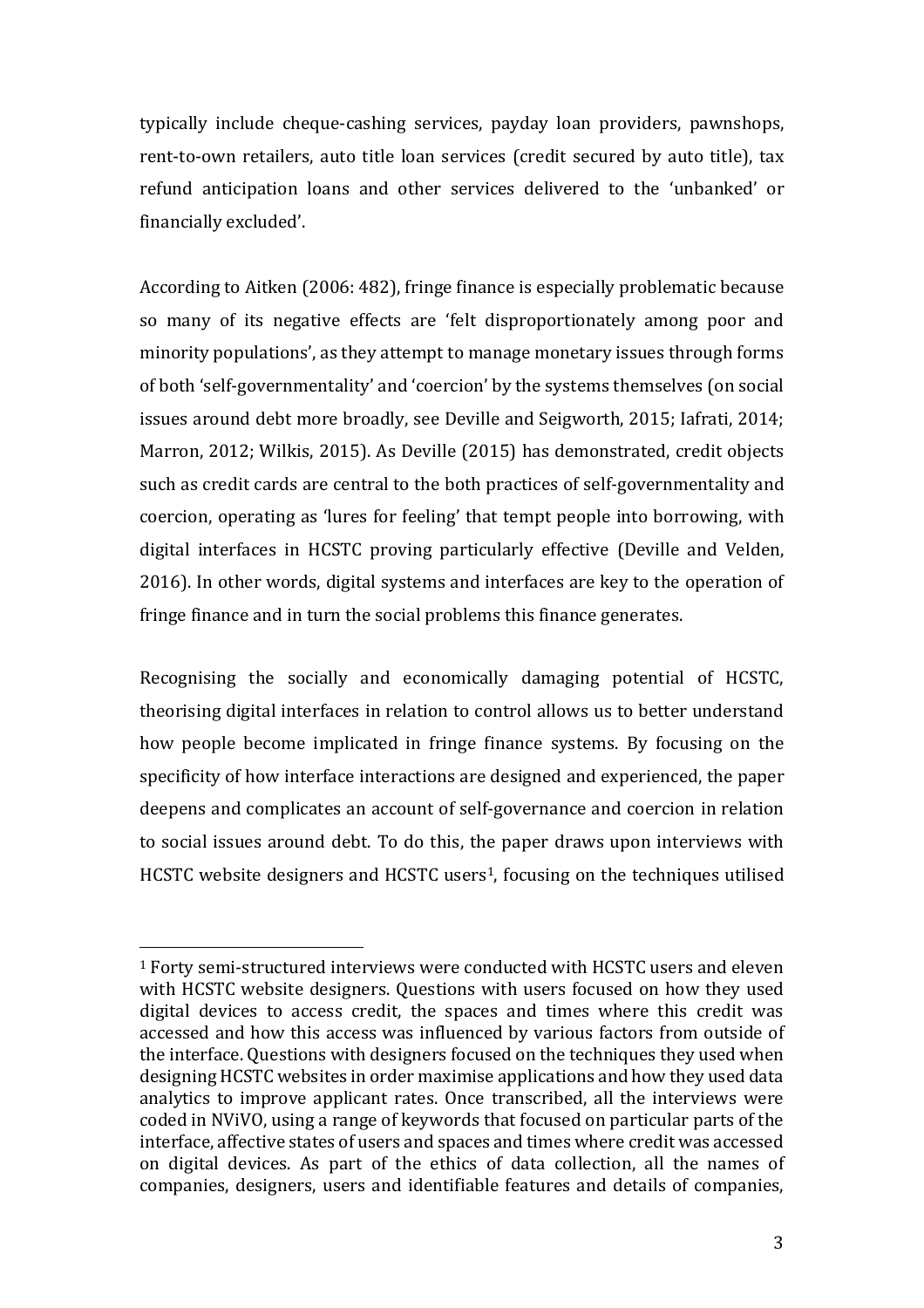by HCSTC designers to guide the user through the process of applying for credit, and exploring how people respond to these techniques.

Parallel to the social and political implications of better understanding digital experiences of HCSTC (in order to argue for new forms of regulation around digital access to credit for example), we use the case of HCSTC design to interrogate accounts of digital power that have become prominent in digital geographies (Ash et al., 2016) and associated fields such as sociology, science and technology and media and cultural studies beyond discussions of debt or fringe finance. Whilst this work has done much to understand how power operates in the background of digital systems, through algorithms and search engines (Amoore and Piotukh, 2016; Cheney-Lippold, 2011; Deville and Velden, 2016; Mackenzie and Vurdubakis, 2011; Pasquinelli, 2009; Striphas, 2015) and interfaces (Ash, 2015; Degen et al., 2015; Rose et al., 2014; Seigworth, 2016; Wilson, 2014), little work to date has focused on how power operates, and is enabled, through actual practices of interface *design*. As work on the sociology of design (Broth, 2008; Farías and Wilkie, 2016; Mackenzie, 2006; Marenko, 2015) suggests, the risk is that, in ignoring practices of design, assumptions about the smooth manipulation of user action and experience creep back into analysis, reproducing conventional stories about the location and form of power in a digitalising world.

Rather than designers possessing power, which they then exert by creating systems of modulation or manipulation in relation to passive unknowing users, we argue that interface design is an experimental process of managing friction. By friction, we mean a series of bodily and technical obstacles or hesitancies that interrupt, slow or stop a user from completing a task within a digital interface, such as choosing a service or buying a product. Friction is a matter of attempting to not only produce smooth experiences, although that is part of what is being done, but of producing the possibility of a transition between thresholds at the right time. For now, 'thresholds' can be understood as key points in an interface that need to be passed through. In digital interfaces these thresholds include, for

 $\overline{a}$ 

designers, websites and users that are discussed throughout the paper have been changed.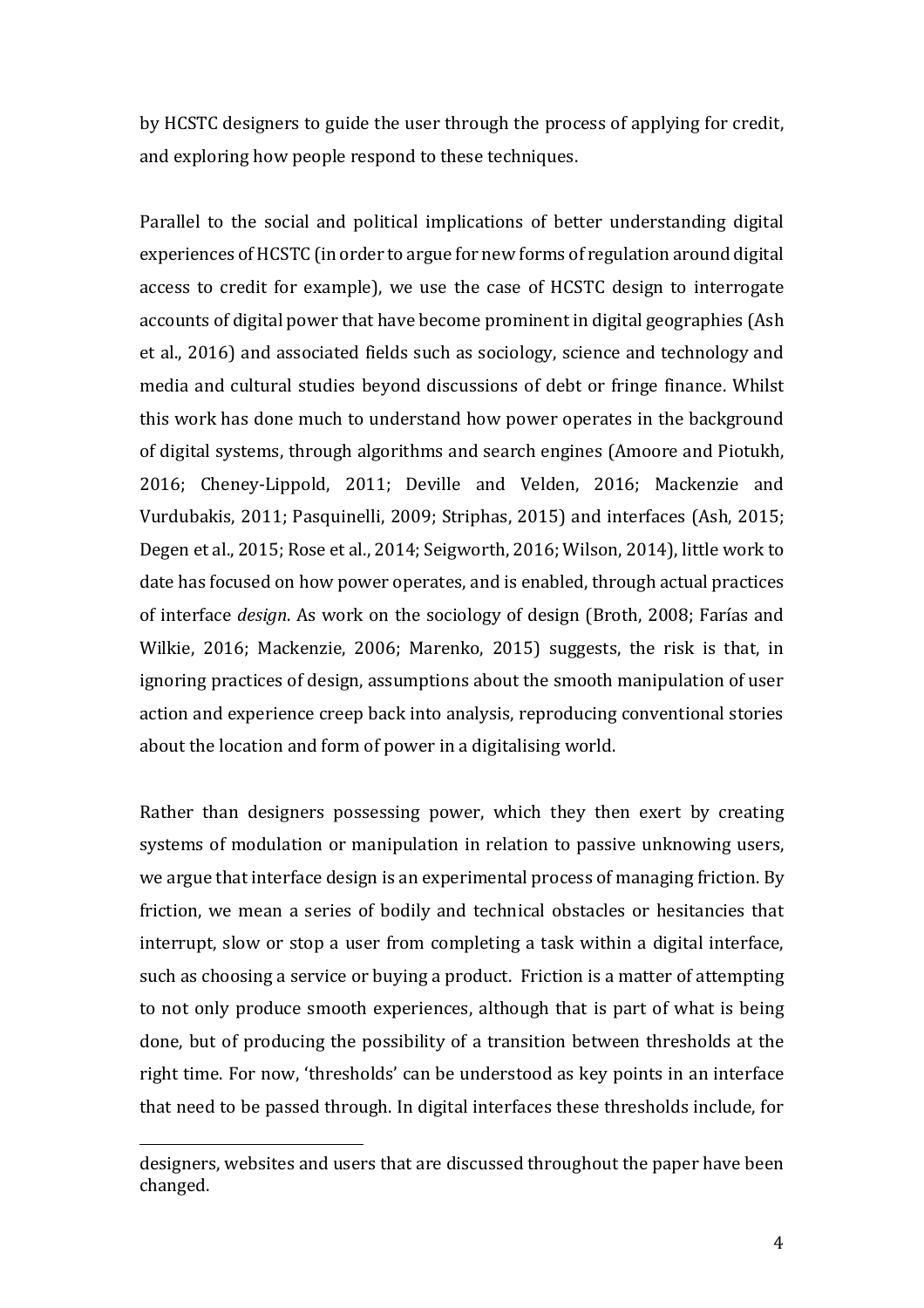example, decisions over data entry, purchase application and so on. By 'transition', we mean a moment in which a more or less provisional justification that overcomes or quiets worries, fears or other affective states is made, which allows people to move beyond the thresholds and the frictions they encounter in the interface.

Distinct from the smoothness of constant modulation (Deleuze, 1992), power in relation to interface design is, we argue, a matter of producing continuities and discontinuities that work together. Interface design is not about necessarily always trying to reduce friction  $2$ . Rather, as we show, friction can also be productively introduced to help achieve the completion of a task, as long as this friction is carefully managed (much like the 'planned' frictions of logistics, see Gregson et al., 2017). In the practices of data driven design that are central to the making of interfaces, this process of managing frictions and enabling transitions are aided by the use of data analytics. These analytics act as catalysts for experimentation with what works in interface design. Here power, for both the designer and user**,** is "exerted in the drawing together of once incompatible states into compatibility", with the "agency of power work[ing]…alongside and within its subject", rather than separate or implemented upon it (Hookway, 2014 p23). Our vocabulary of friction, thresholds and transition is offered, then, as a means of

 $\overline{a}$ <sup>2</sup> Alongside contributing to academic debates, this account also complicates and challenges the notion of friction as it is used by financial technology (Fintech) companies in their accounts of the positive disruption their services enable. Here Whilst not our focus here, we should note how this differs from how 'friction' is discussed in relation to fintech and its promises. Friction is a placeholder for all that interrupts a smooth and efficient flow and circulation of goods or money Davis K, 2015, "6 ways to thrive in digital disruption", https://www.corelogic.com.au/news/6-ways-to-thrive-in-digital-disruption. These frictions can be intra-organizational inefficiencies that need to be overcome, but more often than not is associated with transaction costs in the market and especially payment itself. Hernaes, 2017, "Fintech and the disruption of banks – where are we now? Part 1: Payments", http://hernaes.com/2017/02/08/fintech-and-the-disruption-of-banks-whereare-we-now-part-1-payments/. For Fintech, reducing friction is a key element of the 'disruption' that the digital economy seeks out, and key to the promises that attach to it and animate it.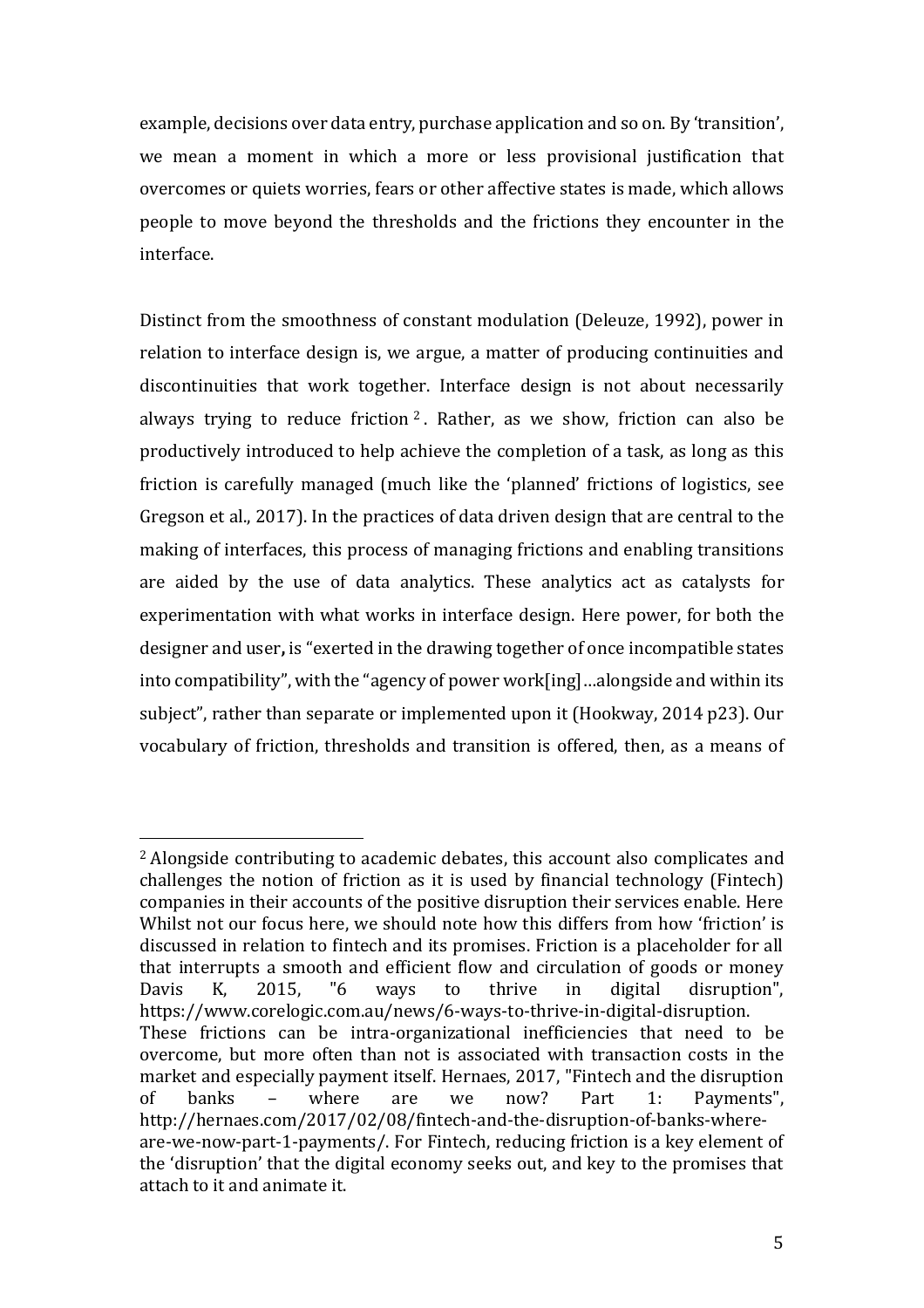understanding how those 'compatibilities' between user and interface are (re)produced.

It is important to note that the techniques utilised in HCSTC website design are not unique to these sites. For instance, a whole range of digital interfaces, such as retail, rental and banking websites implement similar designs for their pages and input devices such as sliders and buttons and use analytics to hone and change their interface to drive user engagement. The vocabulary developed in the paper, thus allows us to attend to the precise forms and modalities of power coming into being in an increasingly digitally mediated world (see, for example, on control in a digital world Bogard, 2015; Franklin, 2015) and provide the ability to diagnose how this power operates and in turn better understand the harms it may cause.

The argument about interface design unfolds in four sections. In the next section, we explicitly theorise friction, threshold and transition as a means of understanding how interfaces are designed and condition action and experience without reproducing tropes of the manipulation of passive users. We connect this account to the emphasis on modulation as striation and transformation in work that has drawn on Deleuze's (1992) arguments about 'control'. Section two demonstrates various techniques designers utilise to attempt to manage the friction of both users and the sites they create by constructing thresholds at key points in the interface. Discussing the use of A/B and multi-variance testing in HCSTC design, this section shows how friction cannot be easily codified and questions the presumption that designers can simply or directly manipulate user actions. Section four explores how these design techniques are experienced in practice and how people transition through the thresholds of HCSTC sites. In conclusion we point to how the concepts of friction, threshold and transition can be used to understand power in relation to data driven interface design in ways that refuse simple narratives of manipulation and complicate accounts of modulation.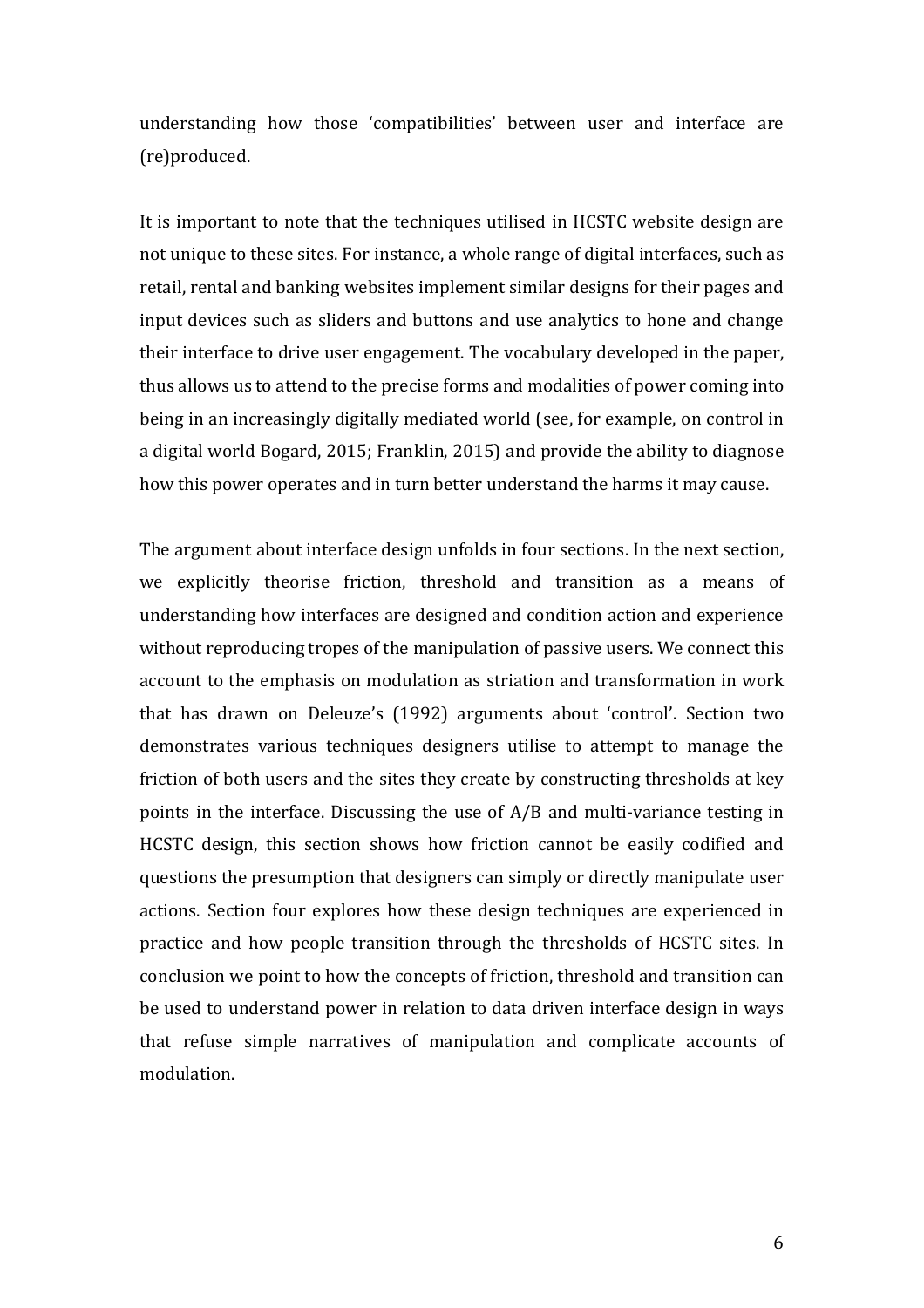## 2. Friction, Threshold and Transition

Much work has found resource in Deleuze's (1992) theorisations of the emergence of 'control societies' or 'societies of control' to understand power in a digitally mediated world of interfaces, in particular his emphasis on how 'modulation' replaces the 'mouldings' of disciplinary forms of power. Rather than imposing a form across diverse circumstances, as in disciplinary power, modulations work on and through movements "like a self-transmuting moulding, continually changing from one moment to the next" (ibid. 179-80). Interfaces would, on this understanding, enable the 'open circulations' that, for Deleuze, replace the closed milieus of disciplinary power and society. Leaving to one side questions of the relation between discipline and control and the risks of characterising a society according to one mode of power, it is easy to understand how the emphasis on flexibility and continuous change we find in Deleuze's account of modulation appears to fit with processes of digital mediation through interfaces, especially given the importance Deleuze affords to the digital in the transition from disciplinary power (Best, 2010; Bogard, 2015; Bratich, 2006; Cheney-Lippold, 2011; Chun, 2006; Franklin, 2015; Lazzarato, 2006; Parisi, 2012). If interfaces are understood as "autonomous zones of activities" and "processes that effect a result" (Galloway, 2013 p8), control in Deleuze's terms would be the key interface effect and modulation the name for the process that achieves it.

But, whilst it characterises a process, invoking modulation can assume a lot about those who are subjected to it. For instance, Cheney-Lippold (2011: 165) argues that web analytics enable a situation in which 'categories of identity are being inferred upon individuals based on their web use…[and]…[c]ode and algorithm are the engines behind such inference'. In this case, modulation 'marks a continuous control over society that speaks to individuals in a sort of coded language, of creating not individuals but endlessly sub-dividable 'dividuals'…[which]…become the axiom of control, the recipients through which power flows as subjectivity takes a deconstructed dive into the digital era' (Cheney-Lippold, 2011: 169). However, while the concept of modulation provides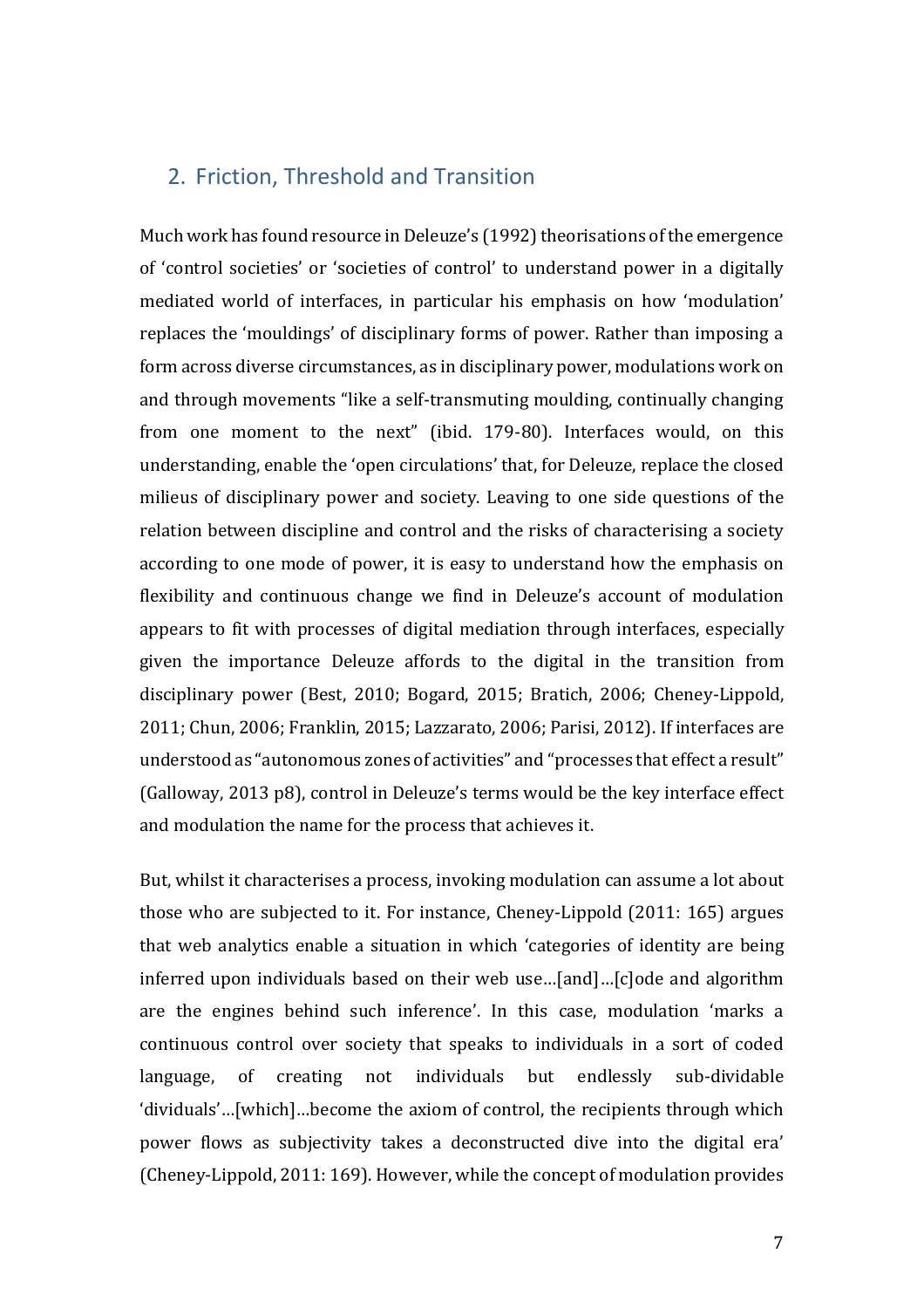a fascinating account of new-algorithmic identity, it tell us little specifically about the relation between users and interface and how they come to experience these coded identities. In doing so, this kind of account can equate the ideal-type interface effect (dividualised algorithmic identity) and process (web browsing) with how power operates in practice.

Linked to this point, accounts of control and modulation can assume that those who design such systems have complete control over what they do, how they work and can anticipate what their effects will be. For example, Zwick and Nott (2009: 224) position digital marketers who construct and utilise databases to identify markets for clients as architects who 'manufacture…customers as valuable information commodities'. In Zwick and Nott's narrative, the failures, hesitancies and discontinuities that are no doubt involved in digital marketing are not discussed, which reinforces an account of modulation as a matter of smoothness, flow and consistency. Ignoring the specificity of practices with their attendant failures, gaps, and contestations can lead to a type of analysis that either dissolves power into the networks, assemblages or ecologies that enable relations of control (such as the database the marketers construct and use) or, often implicitly, recentres power in the designers of manipulative algorithms or interfaces or systems (such as the software and IT engineers who manage these databases).

Distinct from these accounts, throughout the rest of this paper we utilise a vocabulary of friction, thresholds and transitions to understand modulation as a double movement or management of smoothness and striation that is fragile, continual and ongoing. As Raunig (2016) argues, modulation operates through, on the one hand, the striation of distinct modules and, on the other, constant, permanent modifications and transformations across temporary striations. On this understanding, an interface modulates by creating, albeit temporarily, relations with the user that enable distinct striations and modifications.

Developing this point, we suggest that modulation is a matter of managing the interplay of various bodily and technical frictions that emerge whenever someone or something engages with an interface. Formally stated, frictions can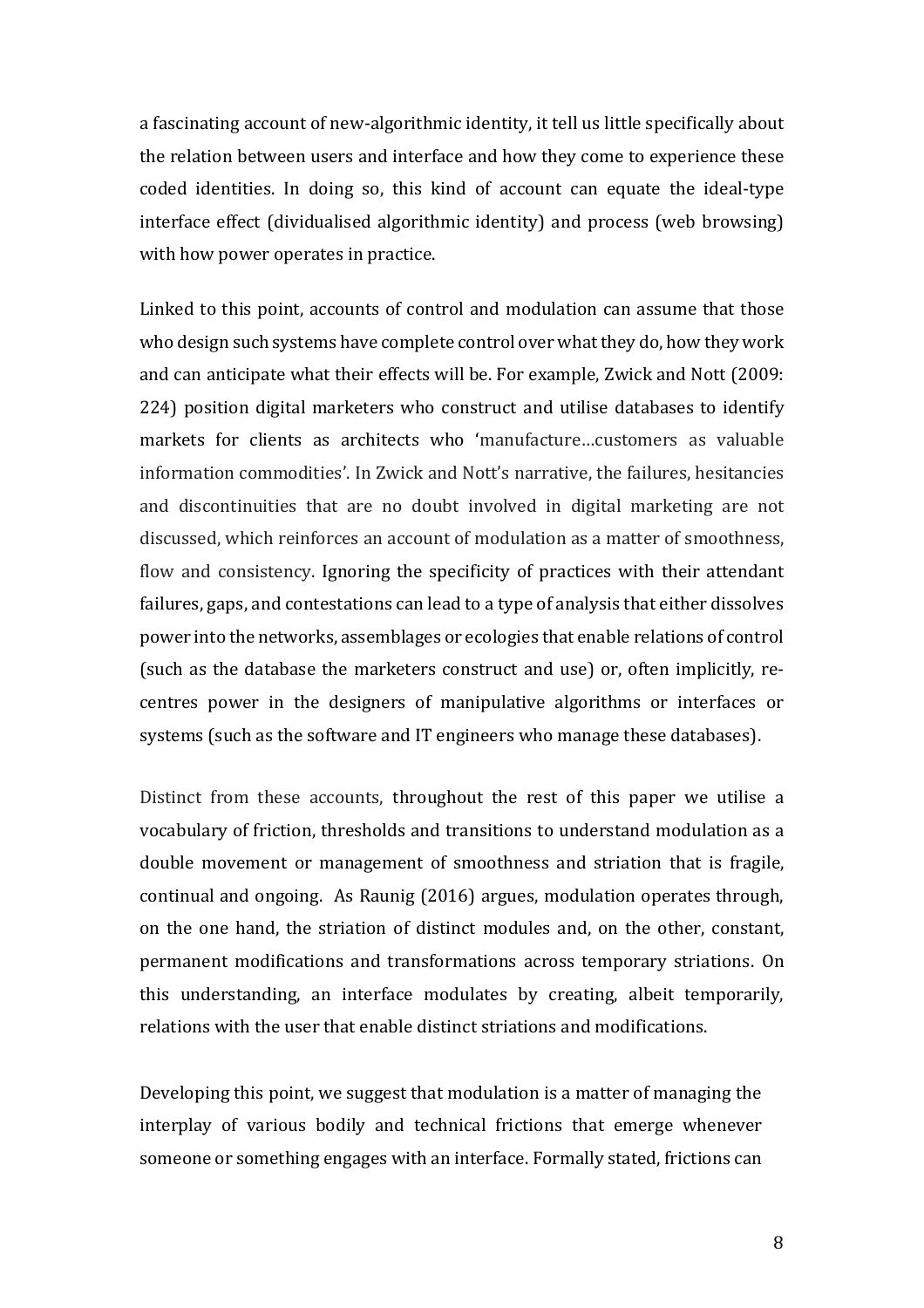be defined as practical, affective and emotional contestations between bodies and interfaces. Frictions are not something that can be simply overcome or put to one side, but are a necessary part of any engagement with an interface. In Rose's (2015: 343) words: 'friction is inherent to interfaces'. Frictions might be blocks or obstacles that interrupt, slow or stop a user from completing a task within an interface, such as a password screen. But frictions can also act as sites of grip, encouraging someone to continue using or engaging with that interface because of the contestation faced by the user, such as when learning to play a videogame. In either case, friction is a key currency of digital power as modulation.

Frictions are powerful because they can activate what we term the infraindividual tendencies of user's bodies. Following Massumi (2014 p8-9), we can understand infra-individual tendencies as a range of chemical, affective, sensory, motor and memory forces that compete with one another and contribute to how a person thinks, feels and ultimately decides how to act in a situation. For instance, we could understand deciding whether to eat something, not as the outcome of a process of rational contemplation, but as a competition between the rumbling of our stomach, the smell of food in the environment, the colour or texture of food packaging, memories of when we last ate and the promises we might have made to ourselves to reduce our calorie intake in order to lose weight. In relation to interfaces, on an infraindividual level, friction can be invoked by pretty much anything, such as an off putting colour of text, an unpleasant sound effect, or a feeling that an image looks unprofessional. Although, as we shall see, some frictions are designed into interfaces, in the main frictions are interruptions that delay, stop, halt or defer some kind of desired interface effect - such as, in our case of HCSTC, the making of an online application for credit.

Whilst frictions may emerge around any aspect of an interface, they become most apparent and pronounced at specific thresholds in interfaces, where a user has to make a commitment to something. By 'threshold', we refer to a necessary moment or point in interfaces that a designer needs to encourage the user to cross or move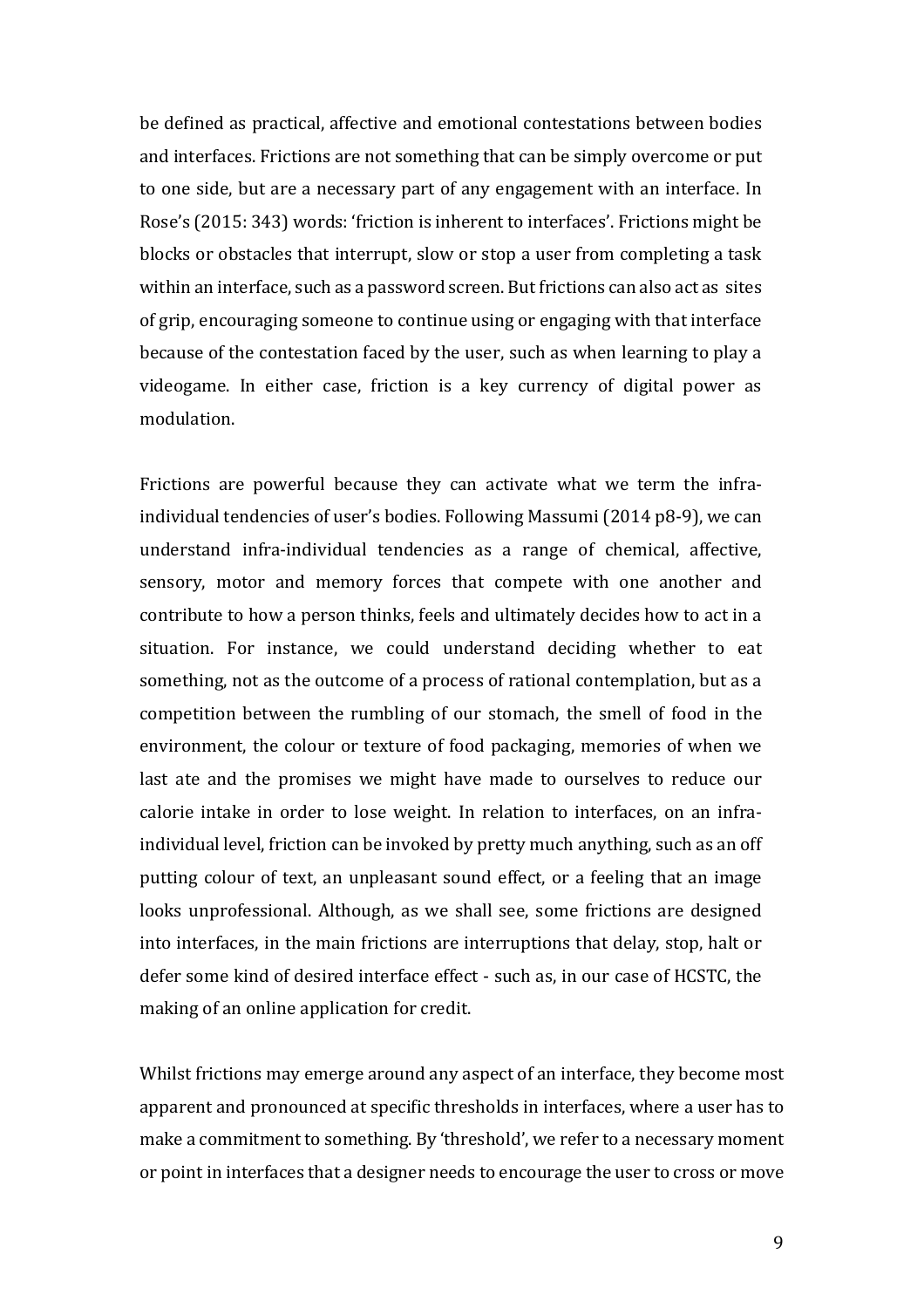beyond. Always involving some kind of movement, thresholds are occasions of discontinuity within an interface. A threshold is thus what Hookway terms a 'liminal condition', which both 'brings about a kind of order, stability or balance' but is 'also continuously open to the possibilities of disorder, instability, immanence, chaos, and turbulence' (Hookway, 2014 p23). In HCSTC interface design, as we shall see, there are several thresholds within any one interface - such as sliders which project the repayment costs of credit that vary according to amount borrowed and loan duration, and application forms. Each of the thresholds within the interface contributes to enabling the user to move towards the key threshold of the 'submit application' button.

In our terms, designers are faced with the challenge of managing the frictions that can intensify around the key thresholds that constitute an interface. Or, more precisely, for desired interface effects to happen some kinds of frictions must be minimised (and some enabled) by creating what we call 'transitions'. By transition we mean a moment or point at which competing infra-individual tendencies within a person are at least provisionally resolved. A transition might feel like a decision and might result in a decision being made, but this is quite different from an account of decision making in which a 'decision is a singular moment abstracted from the context within which it takes place' (McCormack and Schwanen, 2011: 2810). Rather, the idea of transition points to a notion of decision that is closer to what McCormack and Schwanen (2011: 2808) understand as space-times that 'register as transformative events felt through the displacements they generate in bodies'. In relation to interface design, the thresholds of the interface are designed to enable transitions that quiet worries, fears or other affective states that might impede or forestall people crossing the various thresholds that result in an application for credit to be made. What is crucial is that the transition between tendencies does not have to be absolute or irreversible. As long as the tendencies are resolved for just long enough for the user to apply, then the interface designer has successfully managed the friction of the user. While resolving infra-individual tendencies in a user is not always enabled by the interface alone, the interface itself often plays an important role in resolving the infra-individual tendencies of users and enables action to continue.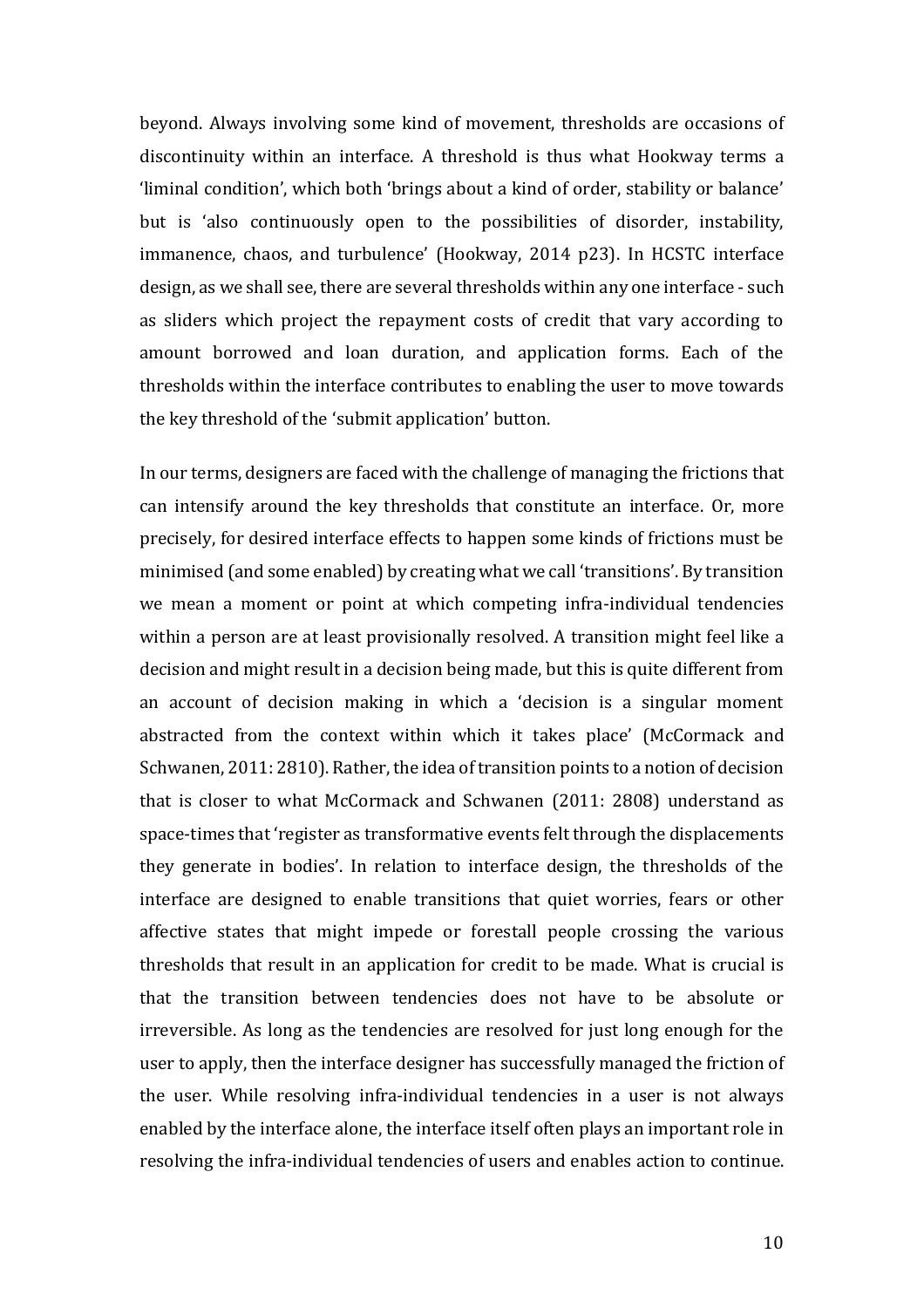In the case of HCSTC, the continuation of action might be the completion and submission of an application for credit.

In the example of HCSTC, these frictions, thresholds and transitions can be analysed at three sites. First there are various infra-individual tendencies and transitions at play in the user's body before they pick up their device and access a HCSTC website. Users have some idea that they want to borrow money, usually have a specific reason for doing so and a range of concerns, worries, fears and hopes attached to what the money can do, if their application is successful. Indeed, in some cases, users might already be resolved to borrow long before they begin applying for credit online as they are convinced they need the money and will apply regardless of the cost.

Second, there is a friction inherent in the interface itself, where the designer attempts to organise the relationship between different units in the interface to create a threshold in order to help the user generate the necessary transitions which enable an application. By unit, we mean a modular piece of an interface, such as an image, text box or button. As we argue elsewhere (Authors XXXX), these units are experienced synaesthetically across multiple senses, which is how they work to influence infra-individual tendencies in the body of users. As we shall see, the designer can attempt to manage frictions through the design and testing of units that operate as thresholds and the units that surround these thresholds, both through in house testing but also through real time feedback based on user analytics.

Third, there is the specific friction between the user and the interface at the time of application, where the users pre-existing infra-individual tendencies meet the frictions and thresholds of a specific interface. Experientially, this plays out through the expression of various bodily states, such as anticipation, stress, anxiety or excitement as users engage with the site and the friction of the thresholds themselves. Through particular design practices the interface can either help manage these frictions so as to enable a transition, which allows a user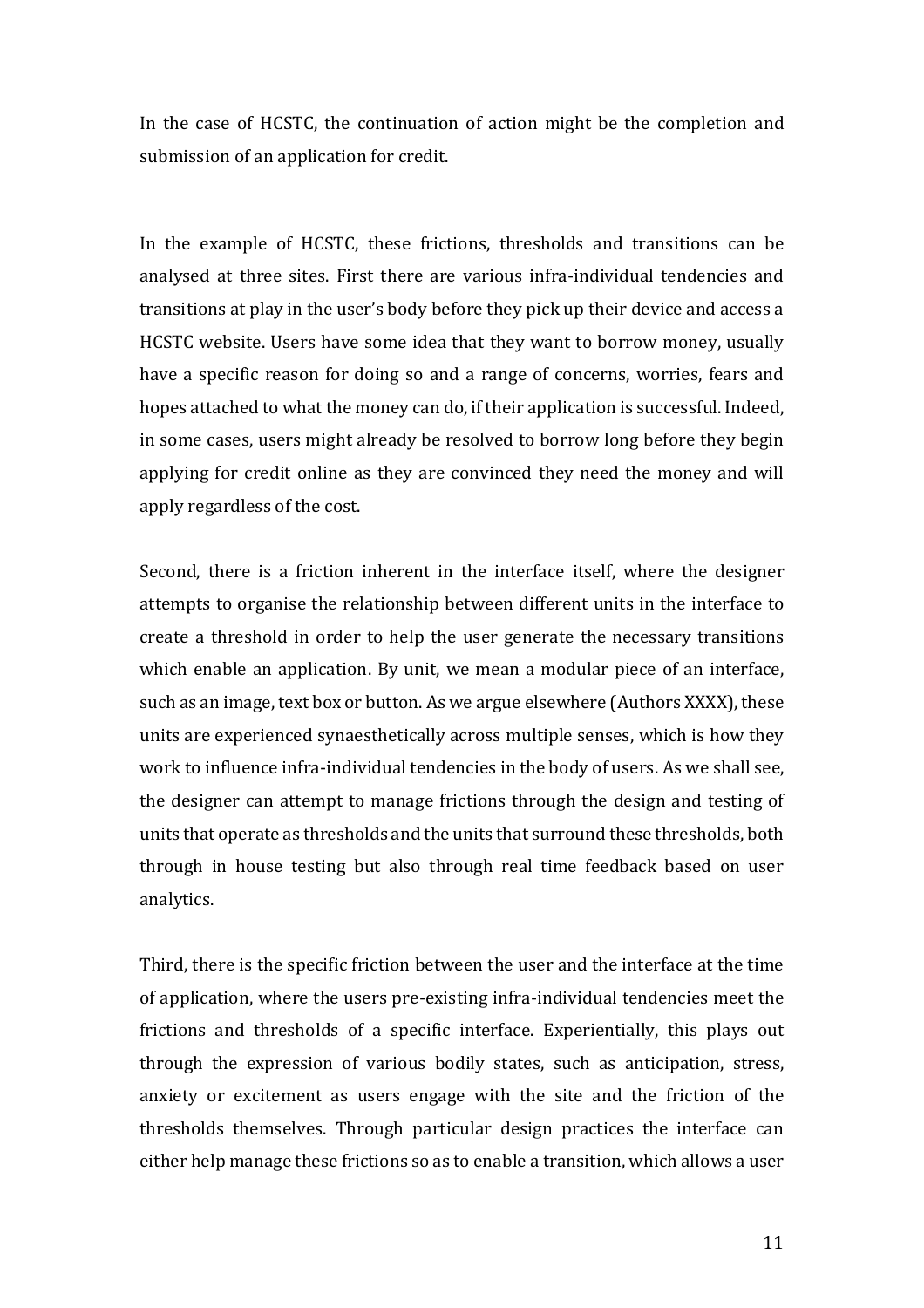to cross the final threshold of the interface and apply for credit, or fail to manage these frictions, in which case the necessary transitions are not made and the threshold disappears. In this case, the user may hesitate to apply or not apply at all.

The vocabulary of friction, threshold and transition is designed to move beyond a theorisation of power in relation to digital technology as a matter of controlling users via a smooth or continuous modulation of action. Rather, focusing on the way frictions operates between bodies, software and hardware points to a model of modulation as a continuous interplay and management of different forces and tensions. This management is not always a case of overcoming or minimising friction, but working productively with it, in order to produce a transition or change in state (of a human user, or another object) that suits the designer or owner of that interface or technology.

Analysing friction as modulation requires an empirical focus on the specific form of relations between interface and user while recognising that the achievement of a desired change of state is always fragile and in doubt. To understand how friction is managed we turn to the particular design practices associated with HCSTC websites and interface design more generally before, in the following section, describing how users experience interface design. We organise both sections around the design and experience of the specific thresholds - sliders, buttons and forms - that constitute HCSTC interfaces.

## 3. Designing and Testing Thresholds

User experience designers are keen to manage the friction in their interfaces and help enable transitions that affectively pacify, allay and not unnecessarily delay those that use these websites. To do this, the designers we interviewed employed a number of techniques organised around the construction of thresholds. In HCSTC website design and website design more broadly, practices of designing and testing these thresholds go hand in hand. These practices range from the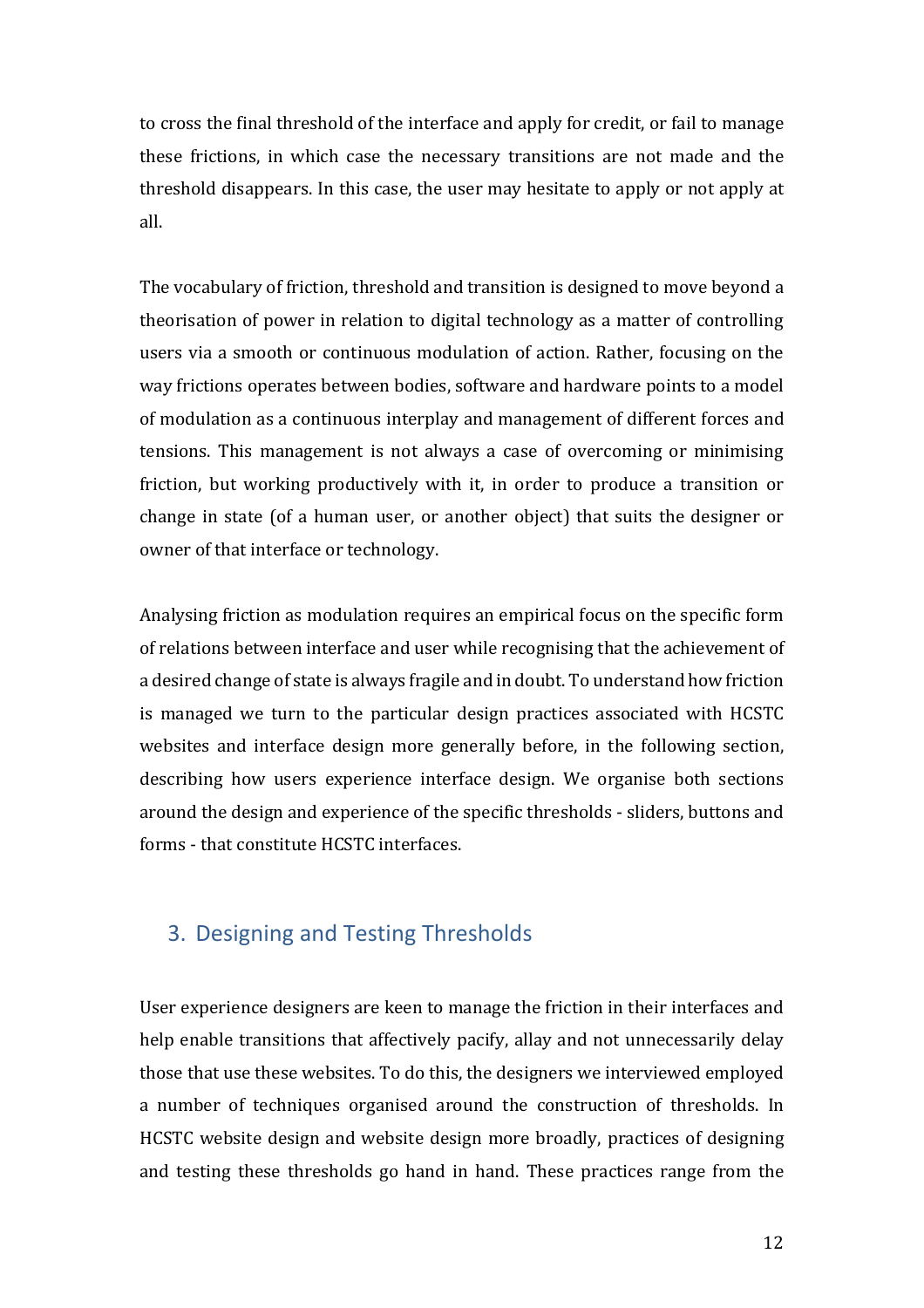development of personas before the interface is designed, to the design of units of the site, such as buttons, sliders and images, to in house testing with users on prototypes of the interface, through to real time testing of users drawing upon analytics of users as they engage with the websites. These practices are complex, so for reasons of space, in this section we can only focus on the design and testing of units in the interface and how these units were modified using analytics derived from real users as they visited these sites.

From the perspective of a user experience designer, the purpose of the interface design in HCSTC websites is to enable, coax and encourage the user to press, click or tap on the 'submit application' button. In this case, HCSTC websites are designed to guide the user through the stages of the application process with as minimal fuss as possible. Thresholds in the interface are designed around a logic of funnelling. The funnel is designed encourage the user to fill in the necessary amount of information needed to make a loan application, while minimising what the designer referred to as customer drop off, where the customer leaves the page and fails to complete the application. The more efficiently the user moves through this funnel, the more effective or successful the design of the interface is considered to be.

In order to minimise the number of drop offs, designers optimise their websites using real time testing with actual users as they engage with the site. Utilising cookies on their websites and software such as Google Analytics, designers can monitor almost every aspect of users' engagement with a site. These analytics measure everything from the length of time spent on a single screen, to the page at which a user leaves an application, to the geographical location of the visitor, to the operating system and browser that is being used to access the site. The designer can then use this information to alter aspects of the units of the site and then test to see how this alters engagement with these units.

Such tests take one of two forms: a/b testing and multi-variance testing. In a/b testing a certain percentage of users who access the site in question receive one version of the site and the other percentage receive the other version. Including a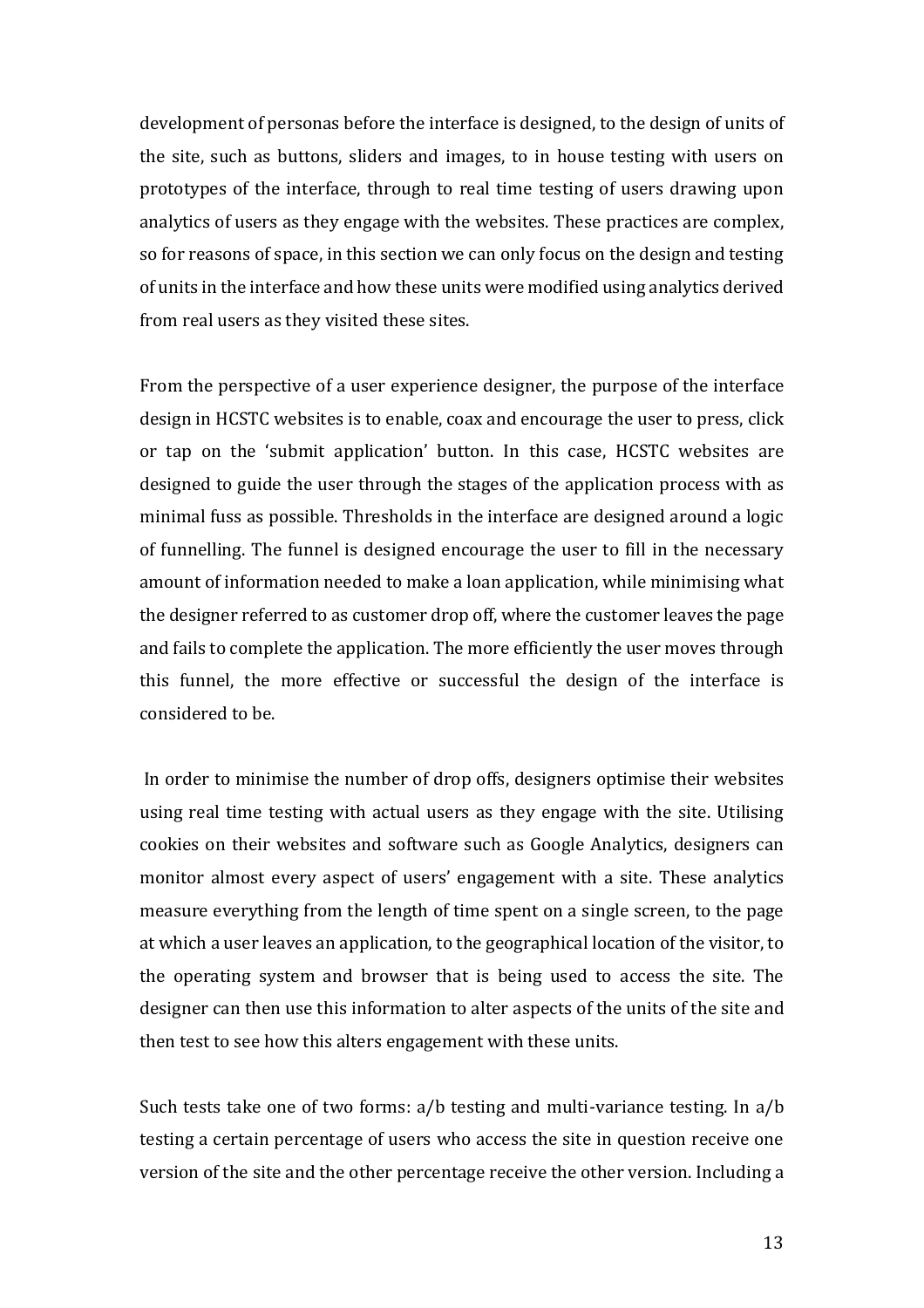key design difference between each site, the designer can then use the site analytics to determine the effectiveness of a single element such as the colour of a button, by seeing if the difference introduced increases or decreases engagement. In multi-variance testing, a similar principle is used, except multiple differences are introduced and all the combinations of these differences are tested to understand which combination of units is most effective (such as two different headlines and two different images that sit alongside this headline). Beyond testing different designs, these sites are also responsive. This means that depending on a range of factors such as location or operating system, the site will present content differently to the user in order to further optimise their movement through the funnel.

Having briefly described the forms of testing employed by HCSTC designers, we can now explore how this testing influences the design of thresholds in these sites. In HCSTC websites we can identify at least three thresholds, which are organised around or linked to particular units: the slider threshold, the apply now threshold and the application forms threshold. The number and order of these thresholds are similar across a range of HCSTC websites, although there are some important differences.

### Threshold 1: Slider

The slider unit is one of the first things that appears when accessing the majority of HCSTC websites. Sliders generally consist of two coloured bars with buttons that can be moved left and right. Within the HCSTC market, the prioritisation of the slider as the main element of interaction was pioneered by Wonga.com. As Wonga.com became the most successful company in the HCSTC market, competitors quickly adopted the slider as a key unit of their websites as well. In doing so, the slider has become one of the defining units of HCSTC website design In HCSTC, the top bar usually refers to the amount of money to be borrowed and the bottom bar the length of time the money is to be borrowed for. The sliders are actively designed to minimise friction in the interface for a user who is interested in applying for a loan. As a designer for HCSTC website puts it: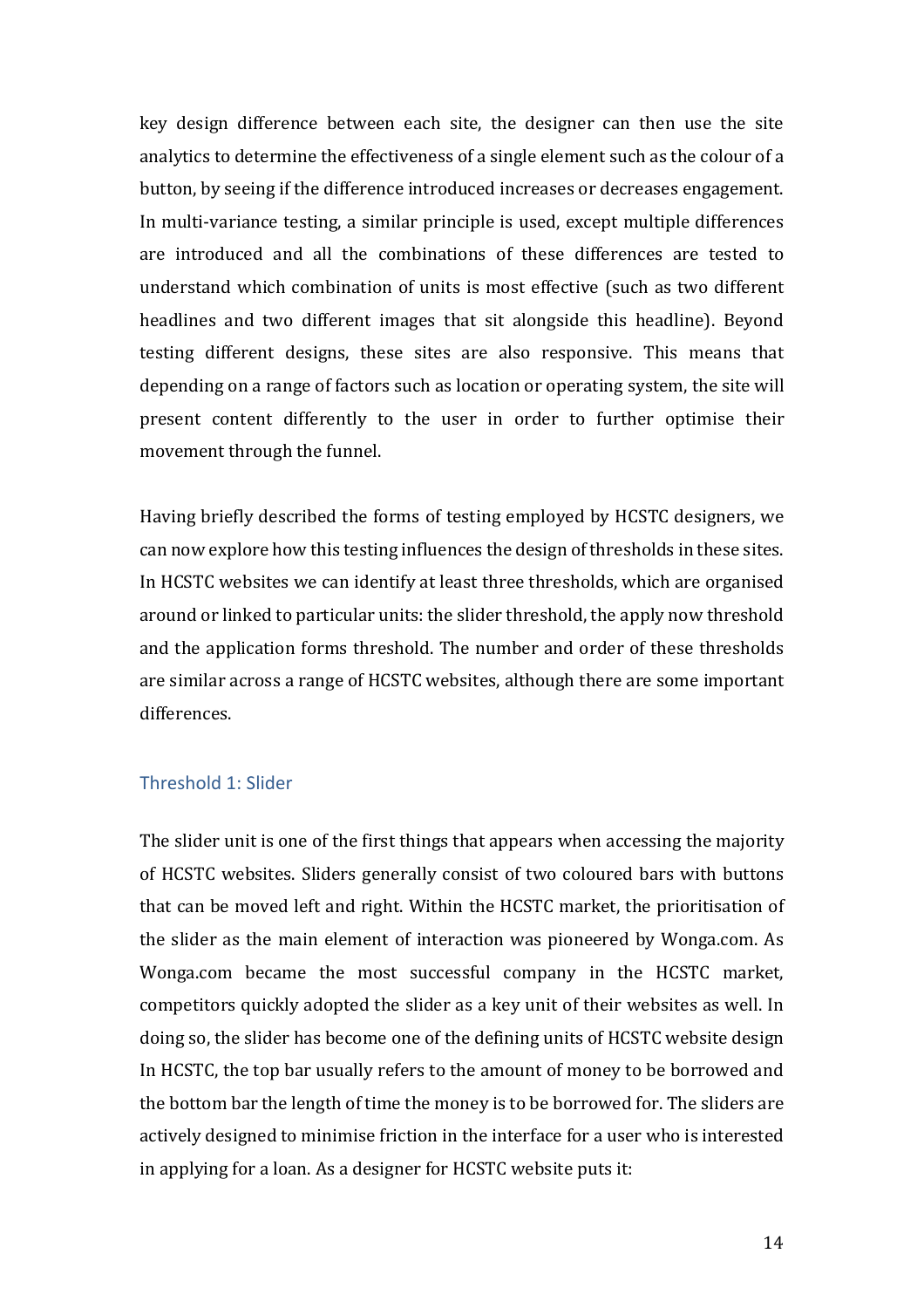'from a pure interface perspective, it's easier than typing in a number…[I]f I'm typing in £1,000 on my phone for example, that's five taps but if I'm just dragging a slider, that's one touch and drag which is a much lower interaction cost. So…from…[a]…pure interface perspective, it's an easier way for someone to specify…information'.

As the designer argues, the slider is designed to literally ease friction by converting a quantitative bodily movement, such as typing particular numbers into a keyboard or touch screen into a smooth, indivisible qualitative movement. At the same time a quantity of money becomes a quality of motion. In doing so the movement of the body becomes directly associated with the money that is to be borrowed. Alongside ease of motion, the sliders are also designed to create a sense of playfulness that encourages the user to easily explore different amounts of money that they can borrow, beyond their original intention when visiting the site. As one HCSTC designer put it:

'I want you to play with the sliders, I want you to slide the "how much cash do you want?" right up to the very end and I want you to slide the "how long do you want it for?" right up to the very end. So you've thought, "Great I can borrow £512," apply now'.

Beyond the playful and qualitative nature of the slider, sliders on many HCSTC websites are responsive and attempt to pre-empt what the user wants to borrow based upon information discerned from their IP address, operating system, browser and cookie files. For instance a HCSTC designer for the website CashFlash discusses the importance of the responsive nature of the slider in the following way:

'We…have…optimisation within the numbers on the sliders…[I]f you're…viewing the website from London, you'll see a different number than you would up in the north east of England…But if we can't determine where you are then…it defaults to £140….[We] also know that…an Explorer 10 user is probably going to be more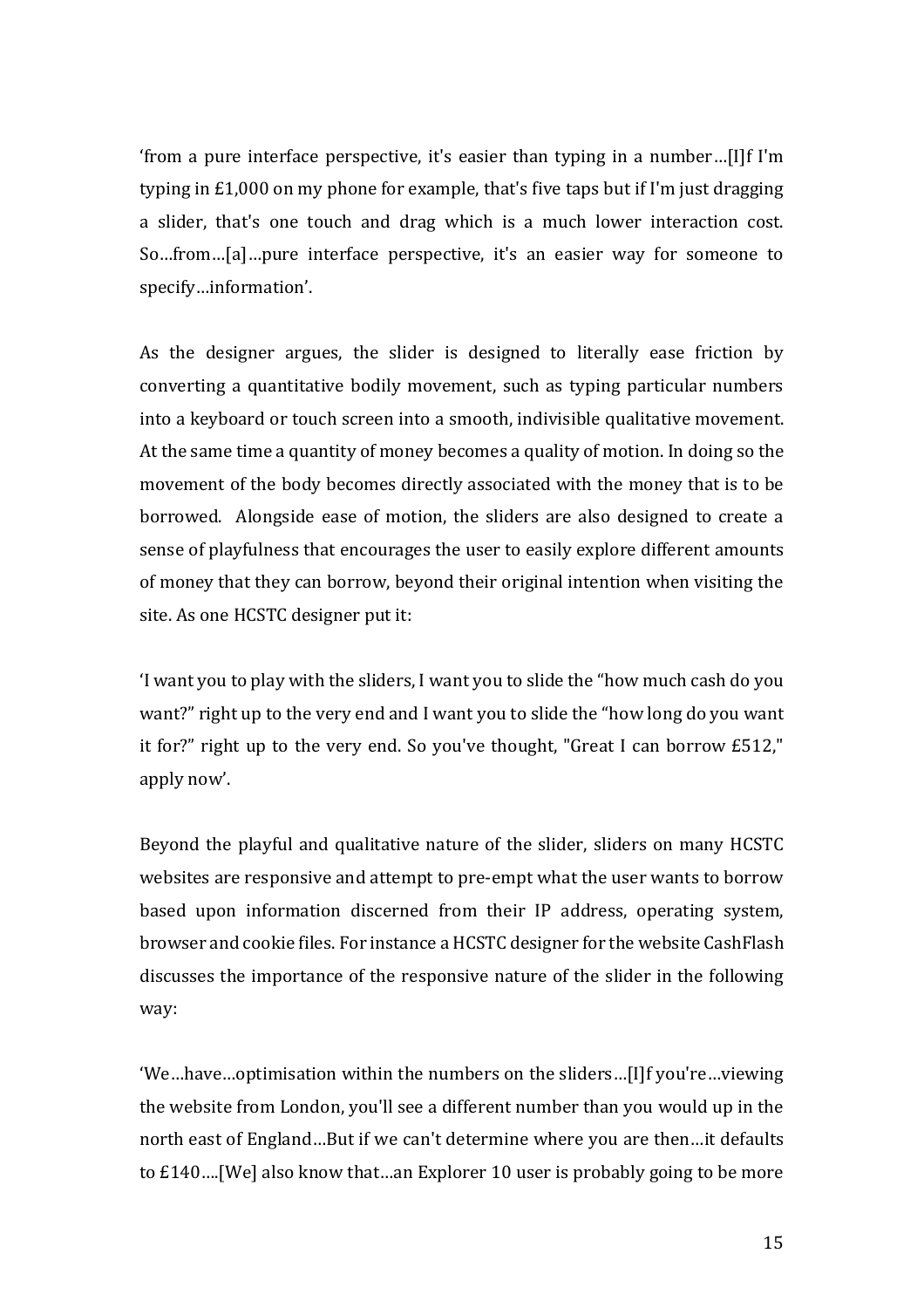short of money than someone that's got a brand new Mac Book Pro that's running Safari 10…[so we can also use this factor to optimise the default position of the slider] '.

The different default positions of the sliders act as both a threshold and seek to minimise friction by giving people the ability to both explore different possibilities for the amount of money they want to borrow, while giving them the time and space to qualify why they want to borrow that money. These movements are also recorded in real time by CashFlash. As the designer points out, the result of recording is that it enables them to optimise where to place the default location of the slider button in order to maximise the possibility of the user playing with the slider, which increases the chance of them applying for a loan. In the designer's words:

'I might come here thinking I'm only going to borrow £200; because it is automatically updating as I move, then I might be like "okay, well the interest isn't actually that much, and I can go to £300", but say you were in a drop-down and you selected £200, you might be "okay, that's the interest, I'll go with it", but with…[the slider]…people will automatically play with it; they will go left and right just to see the numbers move. It's an interaction, and…that's when people can go "okay…maybe I can go a little higher, or maybe I don't actually need to do that much"…it's the site interacting back with them, rather than…just inputting fields. There are more than two ways, there'.

The threshold of the slider is thus an attempt to manage friction and avoid forcing an immediate binary choice upon the user. Encouraging qualitative forms of experiment, increases the opportunity for users to come to qualify their engagement with the unit, which then allows them to move beyond this threshold and onto the next one. In the case of most HCSTC websites, once a user has finished moving the sliders, the next threshold is the apply now button unit, which the user needs to press to move onto the application form itself.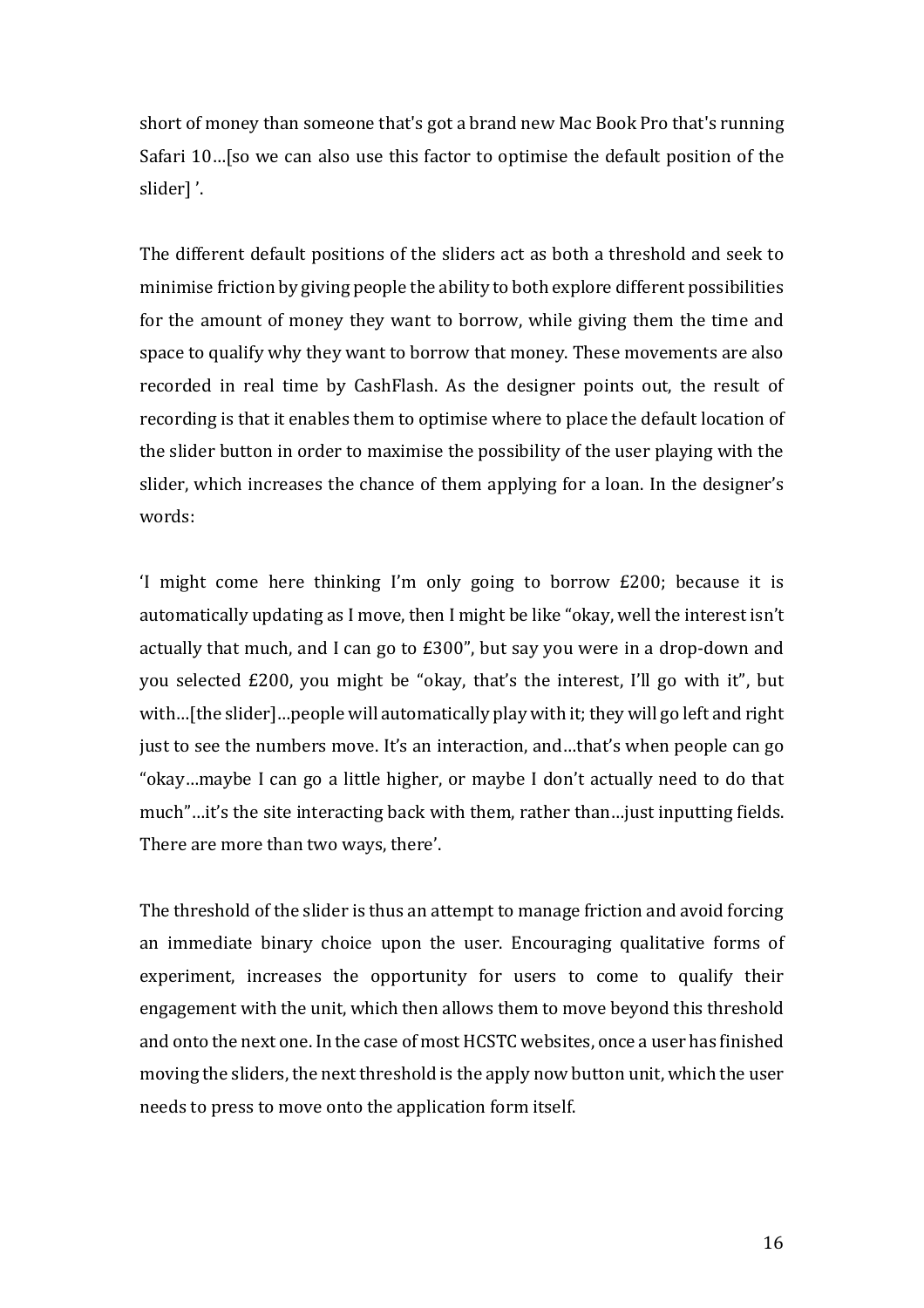#### Threshold 2: Buttons

Where the slider is designed to open up a space of play and experimentation, the apply now button is seemingly a more cumbersome threshold that needs to be encountered. Where the slider is a continuum, the apply now button is binary. The design of this unit is therefore based around minimising any potential friction that might encourage hesitation in the user and stop them from moving onward in the application process. The apply now button is a very simple unit, that usually sits adjacent to the slider unit on a HCSTC website. The button is normally quite large, with text stating 'apply' or 'apply now'. Despite its simplicity, serious consideration is still given to its design. The key aspects of an apply now button's design is its size, colour and the font and text used that forms part of the button, as well as the location of the button on a webpage. Indeed, these factors can directly contribute to the number of people who click on these buttons. For instance, on the CashFlash website, changing the colour of the apply now button a number of times directly increased and decreased the number of people that applied for loans. As one designer for the site put it: 'we tried a suite of colours…we tried a pink because that was in our brand a while ago, a pink colour, an orange, a green and then the traditional CashFlash yellow. The orange outperformed them all…that's why we've gone with it now'.

According to the designer, changing the colour from red to orange increased the click through rates of application by around eight percent. When asked why this was, he responded: 'I think the colour significance of the red maybe made it feel a little bit desperate'. In this example, altering the button's colour from red to orange was an attempt to mimimise frictions such as hesitancy, which might cause the user to reflect on the implications of application too closely. Again, in the designers words: 'red is obviously a very powerful yet potentially dangerous colour and with the various pieces of press that were going around about the payday lending industry at the time, then that probably was a negative correlation'. In this case, the colour red acted to introduce a friction by connecting deeply held cultural connotations around red and danger and directly link this sense of danger to broader societal concerns around HCSTC. Distinct from red, the colour orange worked to minimise friction because it was thematically consistent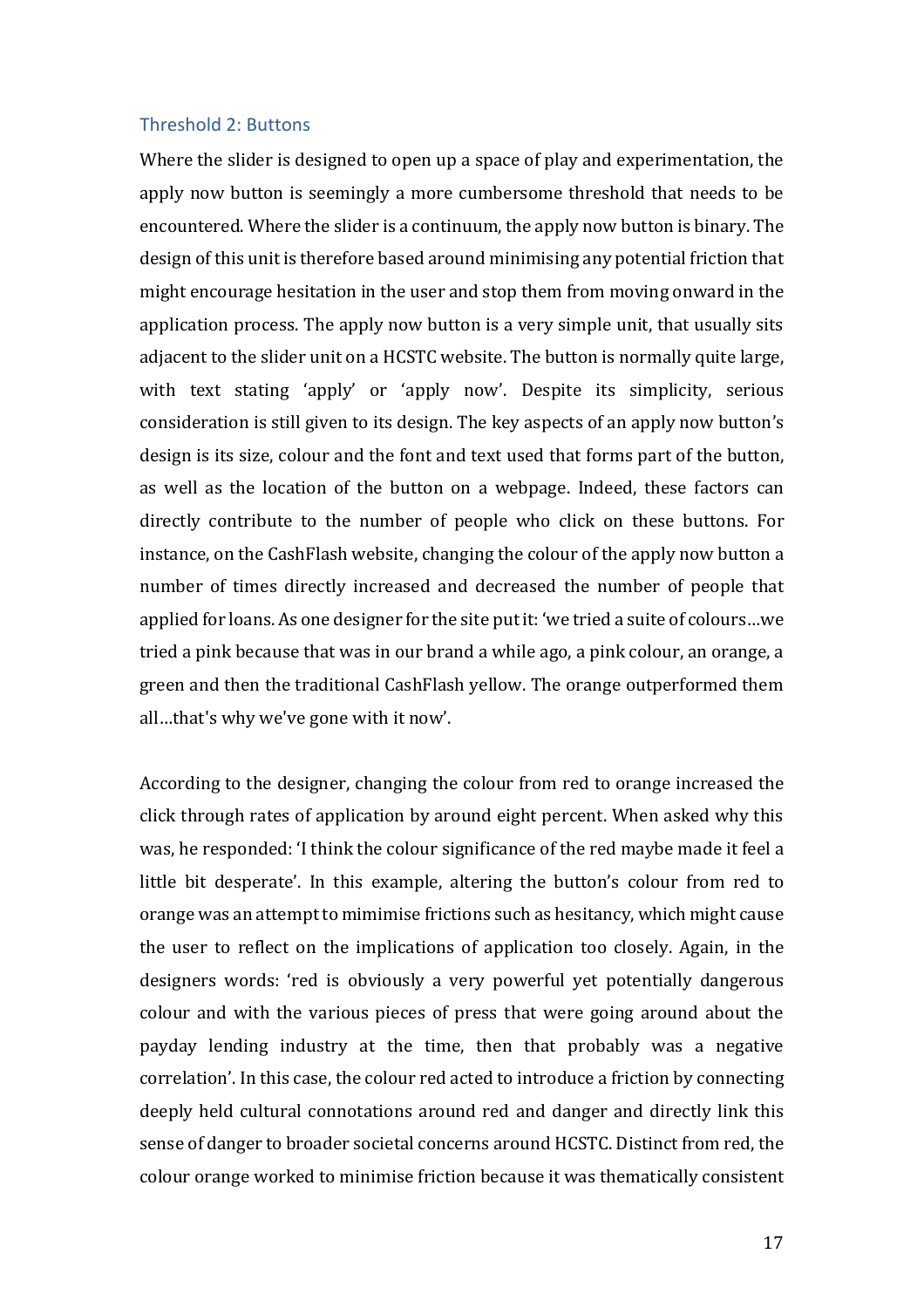with the rest of the site and did not resonant with the user in a negative way. While the slider threshold is designed to generate friction to encourage playfulness and the apply now button is designed to minimise friction to discourage hesitancy, the final major threshold of the application process, the application form, attempts to distribute this friction amongst a variety of separate elements to encourage a sense of friendliness and ease.

## Threshold 3: Forms

 $\overline{a}$ 

The application pages for HCSTC websites are perhaps the most varied out of all the thresholds discussed so far. Generally, they involve a series of distinct webpages that ask for the information that is necessary in order for the company to decide whether to offer a loan or not to the customer3. This information can include personal details, employment history, current employer, household expenditure and so on. One HCSTC user experience designer highlighted his desire to make the application as frictionless as possible. In their words:

'it would be great if somebody was like, "That was a…great form. I really enjoyed using that form," but probably that's never going to happen so what you're aiming for is just someone to not be frustrated, for someone to not think, "Why is this so…difficult?" If they never even think about it because they just flow through the process, that is the perfect outcome'.

Different companies employed different techniques in an attempt to create this frictionless process. For instance, a designer at CashFlash pointed to the importance of splitting the application form into short sections over a number of pages, rather than having one long page, where all the information was required.

<sup>&</sup>lt;sup>3</sup> It is important to note here that this information is also a reflection of regulatory requirements and associated affordability checks related to HCSTC in the UK. Indeed, despite all the design work that goes into getting customers to the point of application, wider business model and decisions over creditworthiness and risk management mean that a relatively high proportion of applications are ultimately rejected. For instance, since the introduction of a price cap on the HCSTC market in January 2015, acceptance rates decreased 'from around 50% at the start of 2014 to around 30% by the middle of 2015' (FCA 2016 p39).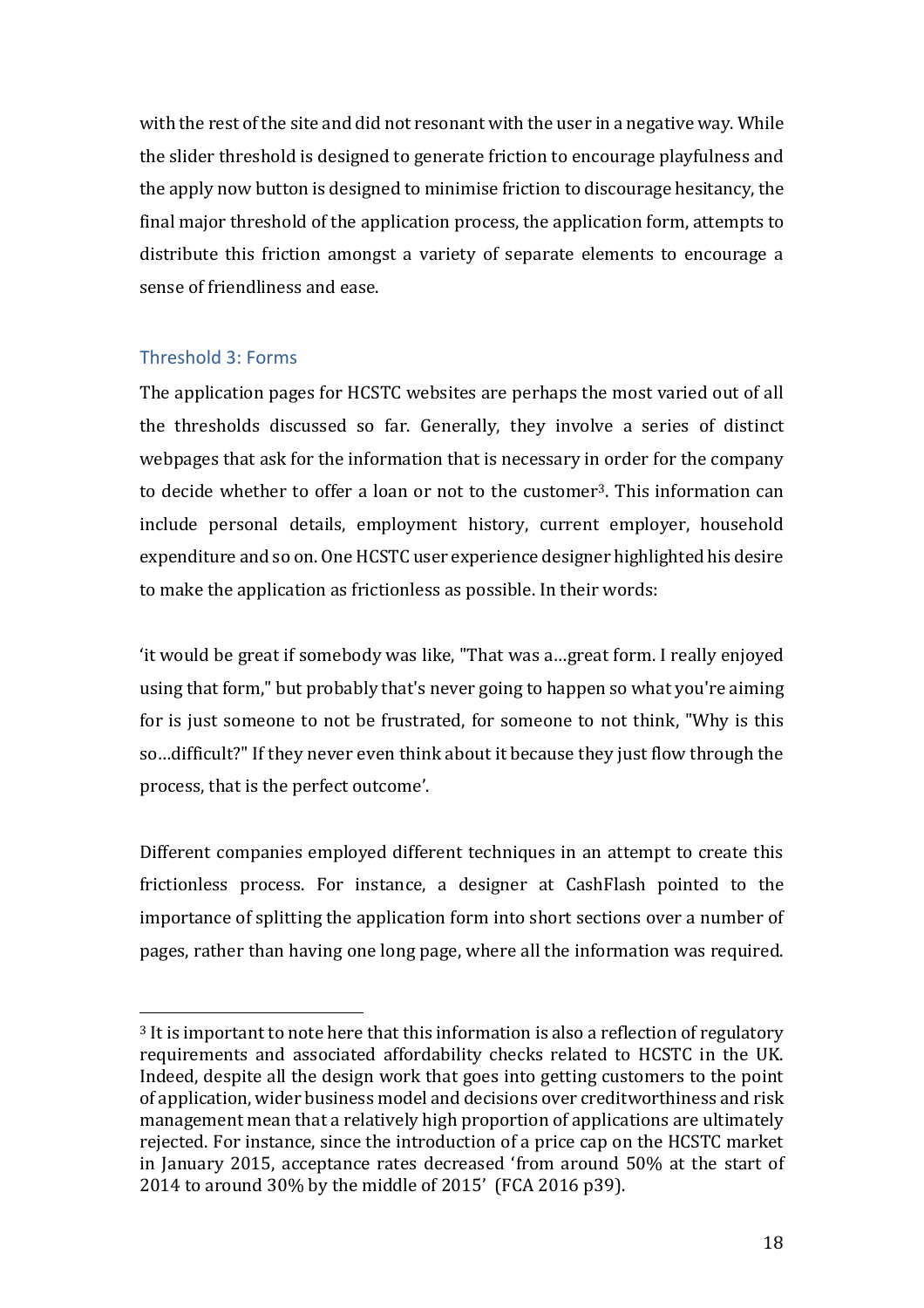In their words: 'more… pages with less required effort will achieve a greater conversion rate'. At the same time, the tone of these forms was also important in how they addressed the potential customers. One designers suggested a friendly tone was key to increasing application rates. In their words:

'the nicer you phrase…[the forms, the better]…So it's not just "alright, what's your name"…[Instead]…once you've entered your name, it's "thanks for that, 'John', now we just need a few personal details from you". "What's your date of birth?" And then get the user just to fill that in and…[respond]…"oh excellent"'.

Beyond the tone of the wording, minimising friction around this threshold was further aided by actually obscuring the number of stages involved in the application process to the customer. Another HCSTC designer refers to analytics that:

'proved that not showing where the customer was…[in the application process]… was…beneficial because if you tell them there's six pages, most people will be like, "That's a bit long and laborious," and you don't bother applying. Whereas if you go, "Here's an application form," you don't know how long it is and they will just proceed through it…You trick them into completing the process because they always think…"Oh yes, if I just press next…it might be done".

Despite the variety of techniques used to minimise friction in the application form threshold, this threshold was still considered to be the most difficult for a transition to be produced and was thus the stage in the process with the most drop offs. Recognising this, designers regularly included a mobile phone number as the first piece of information customers would need to add to the form. In one designer's words, if they fall 'off the application process, a sales person could phone you up to go, "Did you have any problems? Do you need a hand with the application process?' While splitting the application into distinct stages was an attempt to minimise any frictions that might stop a user from completing the form, by asking for a user's number as the first piece of information in the form, we see friction reintroduced into the process in a last ditch effort to stop the user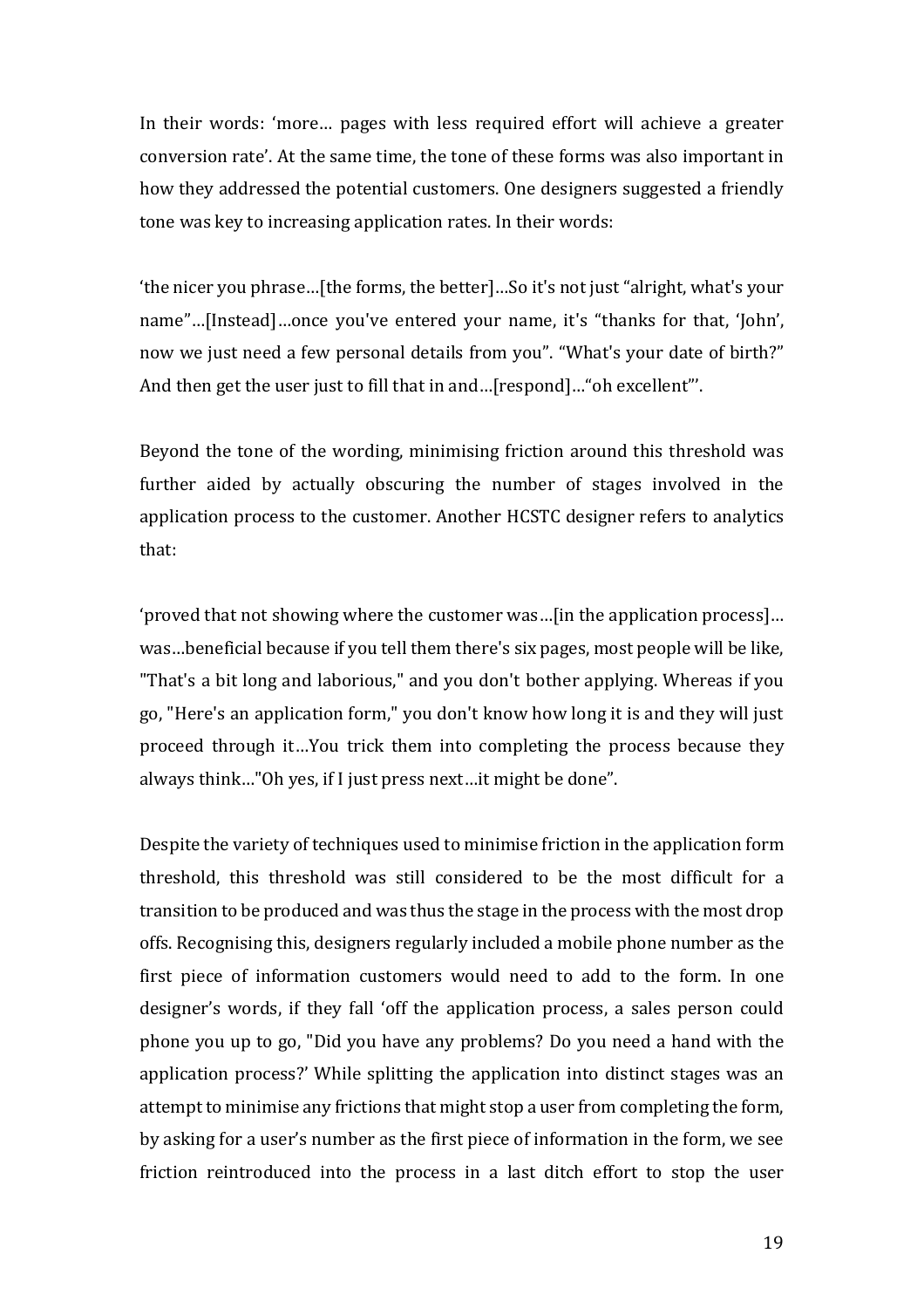dropping off and not completing the application. Here, a physical phone call from a sales representative reintroduces friction by creating a personal tie between the user and the company. What was at first an anonymous process that can be completed at the user's leisure and comes with no commitment, becomes an intrusion into the potential customer's everyday life. As this example demonstrates, the management of friction in HCSTC websites is not simply about creating a frictionless process for the user, but is also about introducing different frictions at key moments in an attempt to enable a transition that allows the user to move onward in the process and ultimately apply for the loan.

## 4. Transition and Friction

We could understand the process of designing thresholds to manage friction as one mechanism through which the doubleness of modulation is produced frictionless thresholds allow for striations and for movements. Not only is friction an ever present problem for designers to attempt to manage, but as we have seen a relation of friction is also designed into units in order to enable the continuation in another form of a desired relation with the user. Designing interfaces is, then, best thought of as a means of producing the continuation of a relationship in order to achieve some kind of desired end. Now we have examined how friction is managed around certain thresholds on these sites, we can step back and consider how these frictions and thresholds are experienced by customers and how the process of transition did or did not take place. Again, we focus on the thresholds that must be crossed to enable the desired interface effect : the making of some kind of online application.

## Transition 1: Sliders

The friction of the slider and its different design elements enabled users to resolve their decision to apply for a loan in a number of ways. In some cases, users were already quite resolved to apply. Here, the friction of the slider and its sense of possibility created anticipation for the user. In one customer's words: ' it was…exciting…thinking, "Ooh, how much shall I get?" And…in my head, thinking,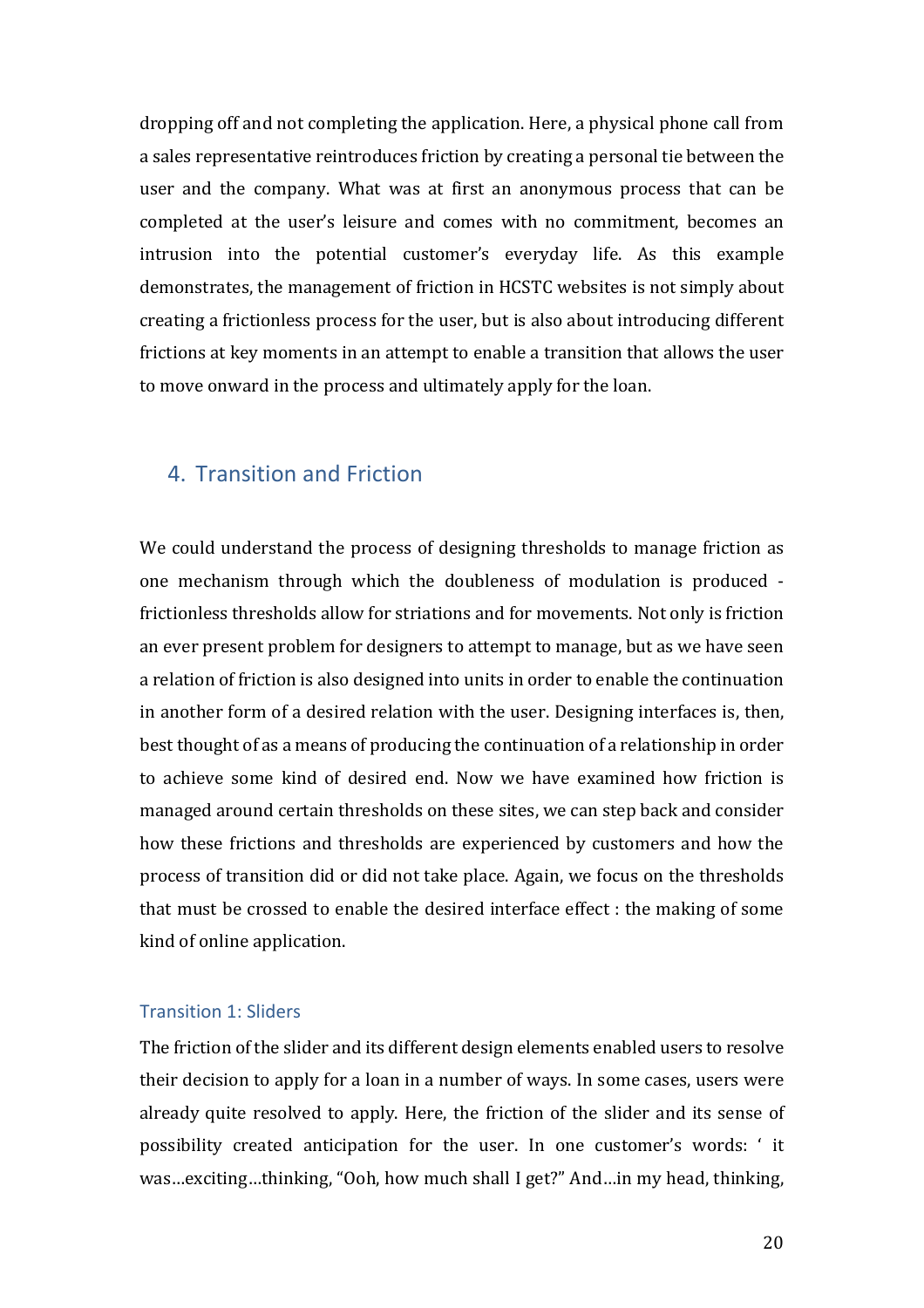"Ooh, I could get this…I could spend it on that." Not thinking of…what it's going to be like when the money comes out of the bank'.

In another case, the friction of the slider played very little role in influencing the user to transition across this threshold, because they had already decided to apply to apply for the maximum amount of money possible. As one user put it, when accessing the site, 'I didn't know how much they did, so I just went straight to…[the]…maximum and I thought well that is going to have to do'.

Despite these accounts, it would be incorrect to think that the sliders simply encouraged people to apply for more money or the maximum amount possible. In many cases, manipulating the sliders helped users resolve the competing tendencies they had about how much they wanted to borrow, even if this was not the maximum amount the site offered. One user discusses how they moved the sliders on the site when looking to borrow £100: 'I…went and seen what the most was, just out of interest, see what the interest rate was…But I…decided definitely that wasn't for me and I'm just going to borrow what I need and suffer paying whatever it was, £20, £30, interest'.

Here the friction of the slider allowed the user to resolve the amount they wanted to borrow by placing it a broader context of what they could borrow – the minimum and maximum amount displayed on the slider. Before the user visited the site, the user would have never considered borrowing £500, but moving the slider and seeing the maximum they could apply for gave them the sense that the amount they wanted to borrow was reasonable and actually relatively small in comparison to what the site was offering. As another user put it, moving the slider to the maximum and then down to the amount you wanted to borrow:

'makes you feel better because you see the split at the end and say, "Oh, I haven't maxed out." And the visual representation is a lot more appealing than just sticking numbers in. It's like, I can type 500 quid but if the maximum's 500 quid, "No, let's pull it back a bit", it makes me feel better'.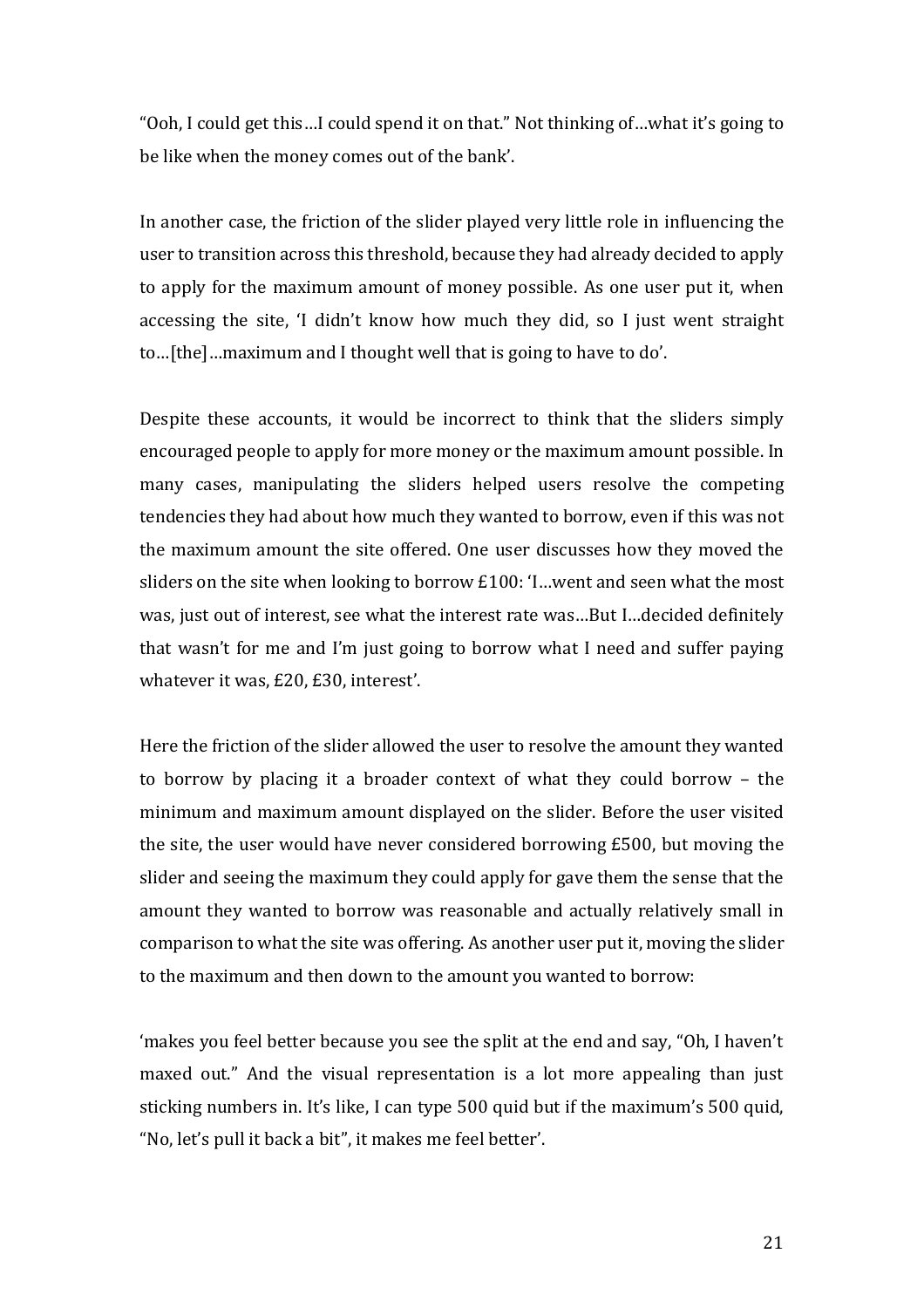Using the maximum amount displayed on the slider and seeing how much interest they would have to pay enabled both users to resolve the issue of the amount they wished to borrow. In these cases, the designers of these sites had been successful in managing the friction of these users by designing a slider that allowed them to productively explore the competing tendencies that they might be experiencing, such as a hesitation to borrow more, and the anticipation of the ways that borrowing more might improve their lives. Giving the users something to grab and move around provided both the space and time to resolve these competing tendencies, which ultimately allowed these users to pass the threshold of the slider and move on to the next section of the application, regardless of how much credit they decided to apply for.

## Transition 2: Buttons

The threshold of the apply now button enabled users to continue to resolve the competing tendencies in their bodies through the application in a number of different ways. Different users referred to the size and colour of the button, but also its location next other units in the interface as key to minimising potential friction that might occur at this important threshold. As one respondent who used the Cash Flash website put it, the 'big, orange 'Apply Now'…[button]…[is]…in your face more than anything. And then a woman next to it, I notice her phone's actually the same colour as the 'Apply Now' button. So it's sort of drawing you to her, she looks really happy applying'. In this case the user was drawn to the apply now button by its size and successfully associated the orange colour of the apply now button with the image of a woman holding her phone that was placed next to the button. In doing so, the user's movement beyond the threshold was partially enabled by the colour of the button, which contributed to resolving the competing infra-individual tendencies in their bodies. As the user recalled to us, these tendencies were opposing senses of worry regarding the need to pay an upcoming utility bill, and anxiety about using HCSTC, which the user had been warned against by negative press coverage. While the colour of the button or the image of the woman did not 'cause' the user to click upon it, these units did work to introduce a micro shift in the affective tone of the situation. This shift worked to minimise a sense of anxiety or worry in the user and replace it with a sense of hope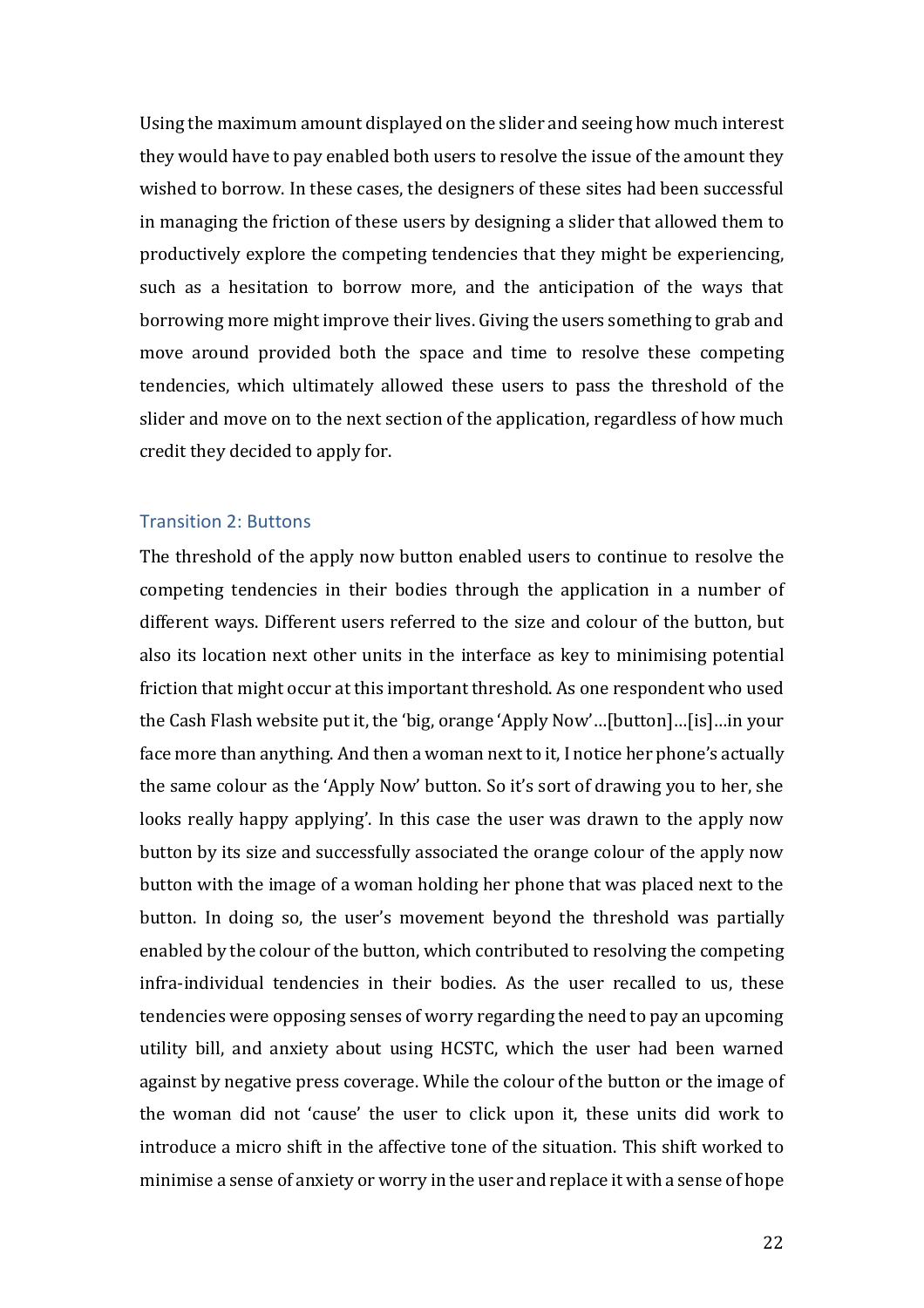in which their financial issues could be resolved by applying for the loan, no matter how temporarily.

## Transition 3: Forms

The form section of most HCSTC websites require the greatest transition between a number of competing tendencies in users' bodies. While primed by the slider and button, as we mentioned earlier, designers stated the form itself saw the largest number of users dropping off in any part of the application process. This was largely because of the amount and quality of information required to complete the application, which gave the user the opportunity to ground the money they were applying to borrow in concrete terms and often introduced senses of doubt and hesitancy. In some cases, the resolve enabled by the previous thresholds were enough to help the user move through the application without thinking in concrete terms. One user, recounting their experience of applying for a loan, suggested they didn't pay attention to the form at all: 'there'll have just been, fill in your details, nothing major. I don't even know if you had to say you had a job or anything. But I remember it took less than five minutes'. For these users, the management of friction (by designers) was just a matter of minimising the time it took to complete the form by simplifying the sections and the amount of inputs required.

But in other cases, seemingly very minor changes in the application form could have major consequences on whether users could resolve the competing tendencies of worry, anxiety, fear and the desire for allying this worry and anxiety, which the user hoped the loan would bring. For instance, one user describes visiting two different HCSTC websites and how the design of the form pages fed into the competing tendencies that they experienced, which ultimately led to him choosing one site over the other. In relation to the text of the forms on the Master Cash site, the respondent suggested: 'it was bold, black writing… and it looked like you were signing your life away…[I]t was…as if someone had put a big contract in front of you'. Cash Flash, 'on the other hand, was…warm and friendly…the letters were nicely spread out, they had a nice little logo. It was quite a bright page, you could easily use the tools and it just felt a lot easier to use'. The font and colour of the text on the Master Cash page introduced friction into the process by creating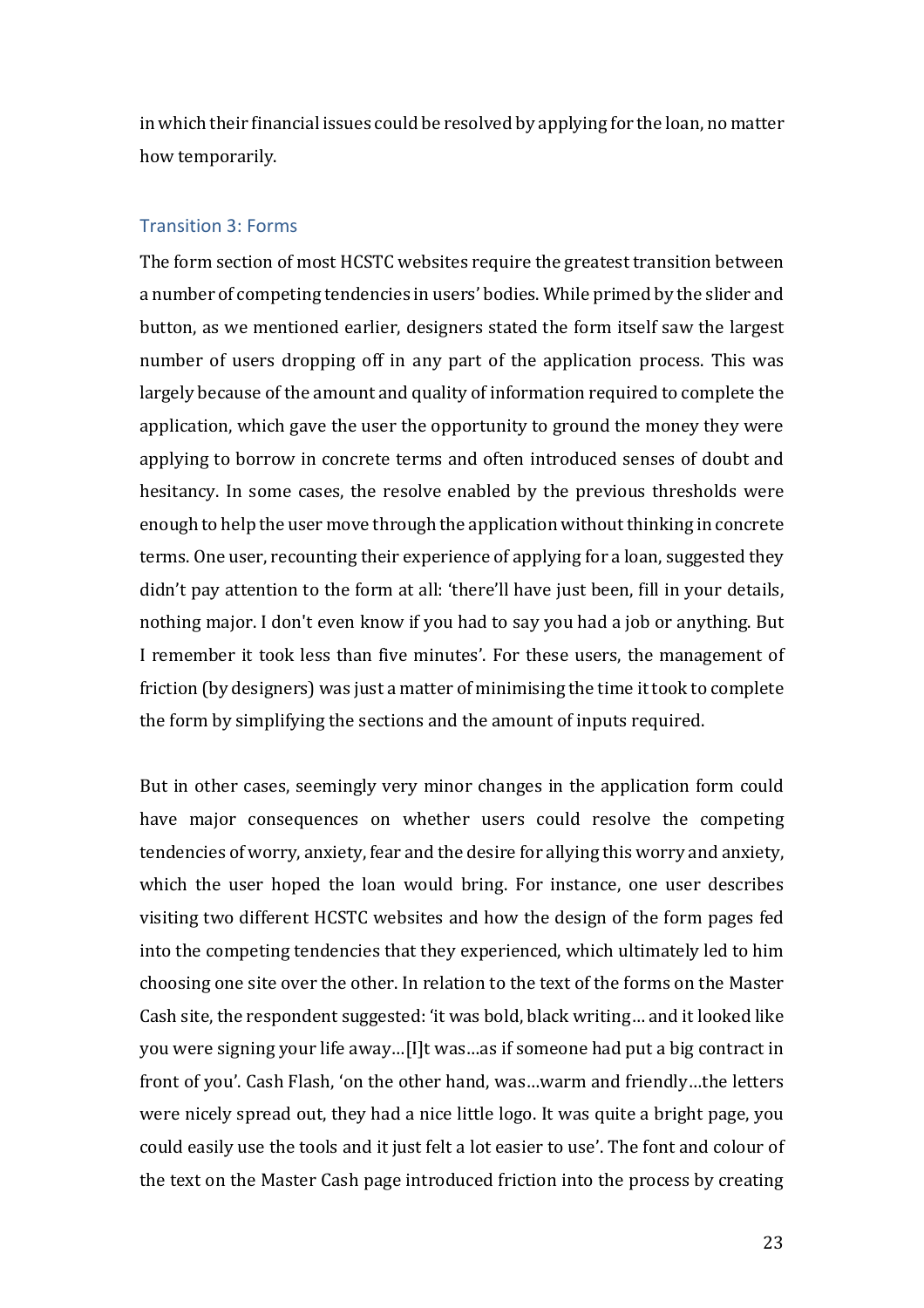associations between the site and other forms of formalised financial product. As the user put it, this fed into their existing worry that the loan was a serious commitment with future implications. Distinct from this, the Cash Flash site worked to resolve these fears by minimising any association between its product and formalised modes of borrowing. It did this by introducing positive and calming elements that worked to quiet negative thoughts and feelings about taking credit and reassured the user that they could and should apply for credit. In doing so, the form unit of the Cash Flash website successfully worked to manage the friction involved in this key threshold by resolving competing tendencies in the user, which revolved around equal senses of assurance and anxiety.

# 5. Rethinking digital interface design

This paper has examined how HCSTC interfaces are designed and experienced in the context of attempts to understand power in a digitalising world. Expanding on existing analysis of how interfaces modulate life, we have developed the concepts of friction, thresholds and transitions to understand the user-interface relations necessary for desired interface effects to happen - in our case submitting an online application for HCSTC. Designers seek to enable the transition between competing tendencies of users at key thresholds in the process leading to the completion of an online transaction. In relation to HCSTC, these thresholds were key moments in the application process that had to be completed to apply for a loan. The frictions were the various obstacles that caused hesitancy or blockages that stopped a user from applying but were necessary passage points to the application itself. The transitions were the points where infra-individual tendencies within a user were momentarily resolved, which enabled users to convince themselves to cross thresholds in the interface.

Focusing on the concept of threshold and friction of the interface is not to say that other factors outside of the interface were unimportant. In some cases, users had already resolved to cross any threshold they were going to encounter in the interface regardless of the friction involved and were absolutely set on applying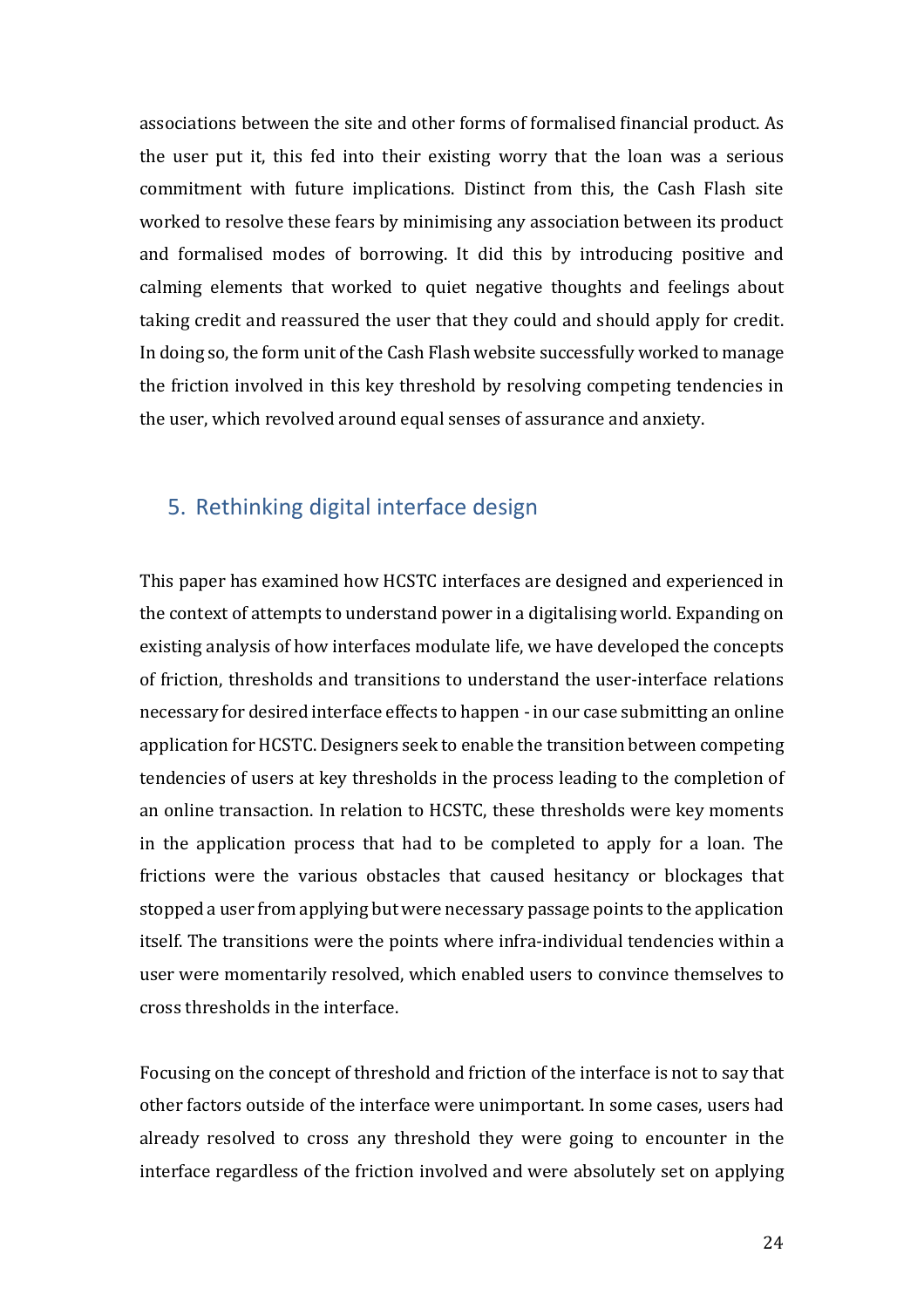for a loan. With our respondents this was often because the loan was required for essential purposes such as to purchase food or pay bills. But in many cases, the designers did manage friction in ways that enabled thresholds to be crossed in spite of hesitation or doubt from the user. In this regard, the paper has suggested that social problems around taking credit digitally need to be understood in relation to the thresholds of the interfaces and websites of specific companies and the infra-individual tendencies of particular users, as well as analyse these companies through the type of credit they offer, such as payday loans or auto loans, and the financial mechanisms through which they profit, such as late payment charges or high rates of interest. More broadly, while Aitken (2006) suggests that fringe finance operates through a dual process of selfgovernmentality and coercion, the paper has suggested that accessing fringe finance such as HCSTC digitally cannot be understood as simple self-governance or coercion alone. Rather, it may be more useful to describe becoming indebted digitally in terms of active contestations between bodies and interfaces, where many of these contestations remain backgrounded and implicit to both the designers of these sites and their user's.

Beyond the example of HCSTC interfaces, this paper has provided a vocabulary for describing and analysing the operation of power in data driven design practice in digital interfaces. As we have seen, the management of friction in interfaces is responsive. Using analytics and data from users, designers can optimise the thresholds in the interface and automatically customise the interface depending on when and where the user is visiting the site from in an attempt to manipulate friction in a way that maximises application rates. But regardless of the sophistication of these analytics, more often than not designers did not know why one optimisation was any more successful than another. What we see here is not shadowy all-knowing figures manipulating easily duped users. Rather, power becomes an ongoing negotiation between designers and users of these products through processes of experimentation. In other words, what users do with an interface folds back into the practices of design and testing.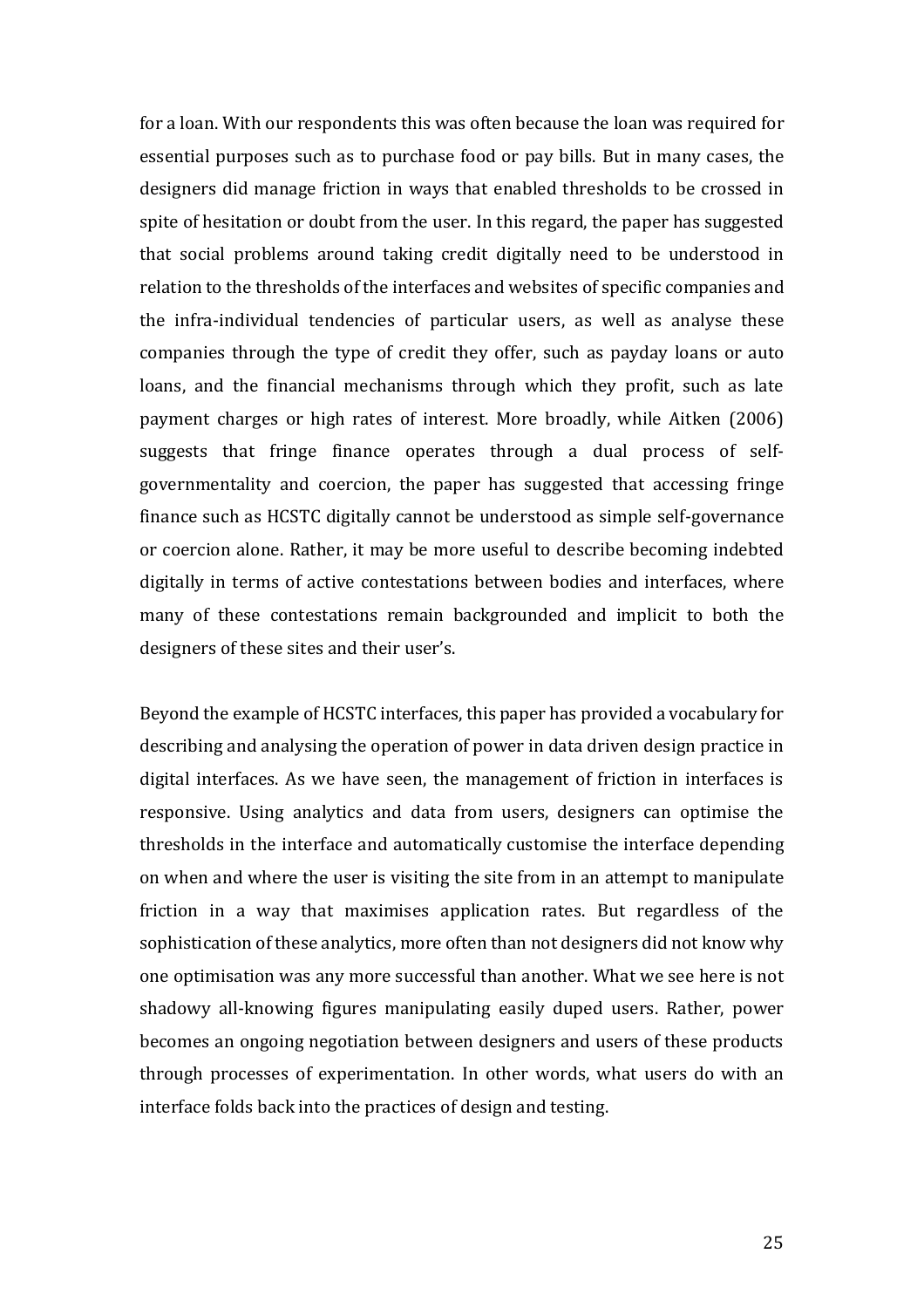Returning to Deleuzian inspired accounts of modulation through digital technologies (Best, 2010; Bratich, 2006; Bogard, 2015; Cheney-Lippold, 2011; Chun, 2006; Franklin, 2015; Lazzarato, 2006; Parisi, 2012), we can understand the management of friction as a kind of power that is related, but not equivalent, to control as first delineated by Deleuze (1992). Whereas systems of control are assumed to set limits that 'confine and enable' what people do, while allowing them the freedom to roam within that system, data driven interface design involves constant attempts to manage a changing set of continuities and discontinuities between entities that are ultimately irreducible to their operation in that system. Control, here, is not smooth or continuous. Instead, it is about working with and attempting to produce thresholds and transitions in interfaces and managing the resultant friction of these thresholds and transitions.

Furthermore, rather than suggesting that power is becoming increasingly exteriorised into non-human, technical systems of algorithms and AI, this empirical work cautions against an account that over emphasises the autonomy of technical systems (or the interpretative creativity of users). Instead, in relation to interfaces, we suggest that it is crucial to focus on the ongoing exchanges between human and non-human objects as key to understanding new forms of power in relation to digital interfaces. This work thus offers an important rejoinder to accounts of control in digital systems which sometimes too easily assume that power operates automatically and without human intervention and negotiation. With this point in mind, we hope that the concepts of friction, threshold and transition provide purchase for analysing other forms of power in relation to digital interface design beyond the example of HCSTC.

Aitken R, 2006, "Capital at Its Fringes" *New Political Economy* **11** 479-498 Amoore L, Piotukh V, 2016 *Algorithmic Life: Calculative devices in the age of big data* (Routledge, London) Ash J, 2015 *The Interface Envelope: Gaming, Technology, Power* (Bloomsbury Publishing USA) Ash J, Kitchin R, Leszczynski A, 2016, "Digital turn, digital geographies?" *Progress in Human Geography* **0** 0309132516664800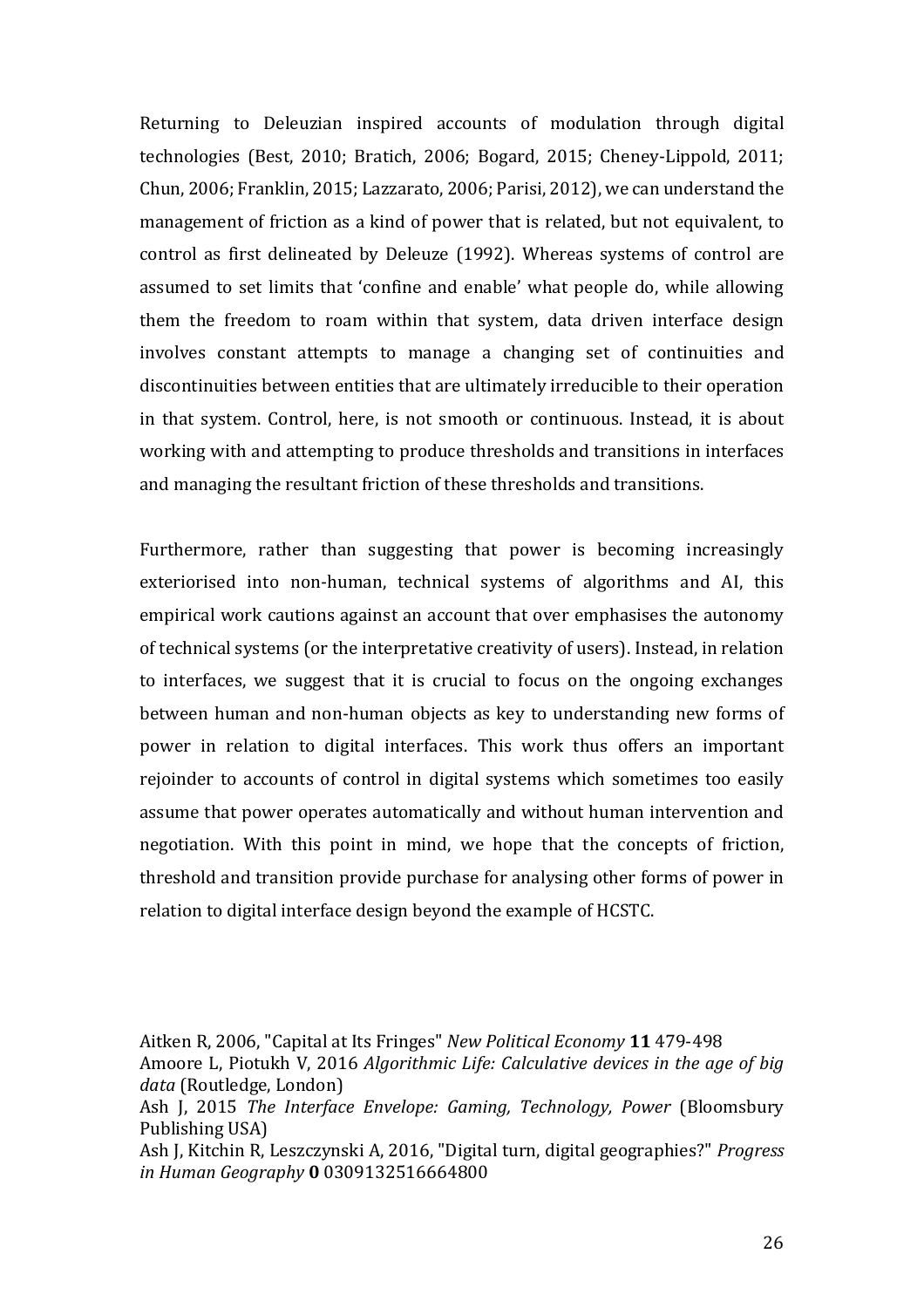Best K, 2010, "Living in the control society Surveillance, users and digital screen technologies" *International Journal of Cultural Studies* **13** 5-24

Bogard W, 2015, "The coils of a serpent: Haptic space and control societies" *CTHEORY* 9-11/2007

Bratich J Z, 2006, ""Nothing Is Left Alone for Too Long" Reality Programming and Control Society Subjects" *Journal of Communication Inquiry* **30** 65-83

Broth M, 2008, "The studio interaction as a contextual resource for TVproduction" *Journal of Pragmatics* **40** 904-926

Cheney-Lippold J, 2011, "A New Algorithmic Identity: Soft Biopolitics and the Modulation of Control" *Theory, Culture & Society* **28** 164-181

Chun W, 2006 *Control and Freedom: Power and Paranoia in the Age of Fiber Optics.* (MIT Press, Massachusetts)

CMA, 2014, "Payday borrowers paying the price for lack of competition", [https://www.gov.uk/government/news/payday-borrowers-paying-the-price](https://www.gov.uk/government/news/payday-borrowers-paying-the-price-for-lack-of-competition)[for-lack-of-competition](https://www.gov.uk/government/news/payday-borrowers-paying-the-price-for-lack-of-competition)

CMA, 2015, "Payday Lending Market Investigation: Final Report",

Davis K, 2015, "6 ways to thrive in digital disruption", <https://www.corelogic.com.au/news/6-ways-to-thrive-in-digital-disruption>

Degen M, Melhuish C, Rose G, 2015, "Producing place atmospheres digitally: Architecture, digital visualisation practices and the experience economy" *Journal of Consumer Culture* 1469540515572238

Deleuze G, 1992, "Postscript on the Societies of Control " *October* **59** 3-7

Deville J, 2015 *Lived Economies of Default: Consumer credit, debt collection and the capture of affect* (Routledge, London)

Deville J, Seigworth G J, 2015, "Everyday Debt and Credit" *Cultural Studies* 1-15 Deville J, Velden L, 2016, "Seeing the Invisible Algorithm: The practical politics of tracking the credit trackers", in *Algorithmic Life: Calculative devices in the age of big data* Eds L Amoore, V Piotukh (Routledge, London)

Farías I, Wilkie A, 2016 *Studio Studies: Operations, Topologies, Displacements* (Routledge, New York)

Fitch C, Hamilton S, Bassett P, Davey R, 2011, "The relationship between personal debt and mental health: a systematic review" *Mental Health Review Journal* **16** 153-166

Franklin S, 2015 *Control: Digitality as Cultural Logic* (MIT Press, Cambridge, Massachusetts)

Galloway A R, 2013 *The Interface Effect* (Wiley, London)

Gregson N, Crang M, Antonopoulos C N, 2017, "Holding together logistical worlds: Friction, seams and circulation in the emerging 'global warehouse'" *Environment and Planning D: Society and Space* **35** 381-398

Hernaes, 2017, "Fintech and the disruption of banks – where are we now? Part 1: Payments", [http://hernaes.com/2017/02/08/fintech-and-the-disruption-of](http://hernaes.com/2017/02/08/fintech-and-the-disruption-of-banks-where-are-we-now-part-1-payments/)[banks-where-are-we-now-part-1-payments/](http://hernaes.com/2017/02/08/fintech-and-the-disruption-of-banks-where-are-we-now-part-1-payments/)

Hookway B, 2014 *Interface* (MIT Press, Cambridge, Massachusetts)

Iafrati S, 2014, "Creating a legacy of long-term indebtedness: the toxic impact of payday loans in Wolverhampton" *Social Policy Review 26: Analysis and Debate in Social Policy, 2014* 137

Lazzarato M, 2006, "The Concepts of Life and the Living in the Societies of Control ", in *Deleuze and the Social* Ed M Lazzarato (Edinburgh University Press, Edinburgh) pp 171-190